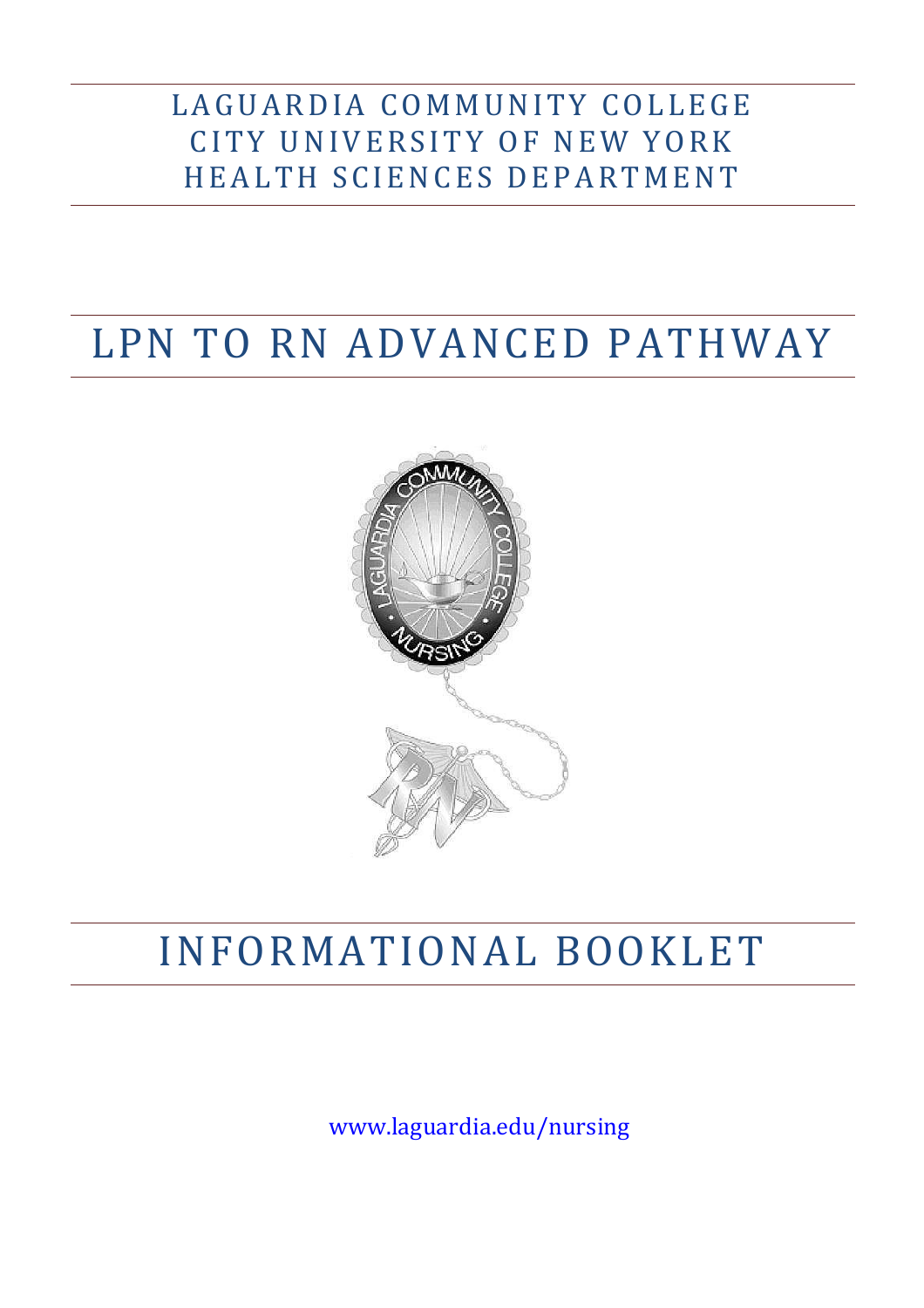# LAGUARDIA COMMUNITY COLLEGE MISSIONSTATEMENT

#### **Description**

LaGuardia Community College of the CUNY is named for Fiorello H. LaGuardia, New York City's New Deal mayor, who inspired a city of immigrants. Located at a transit hub that links Queens, the city's most ethnically diverse borough, with the world center of finance, commerce and the arts, the college provides access to higher education and serves New Yorkers of all backgrounds, ages and means.

#### **Mission**

LaGuardia Community College's mission is to educate and graduate one of the most diverse student populations in the country to become critical thinkers and socially responsible citizens who help to shape a rapidly evolving society. *These are the foundational elements that sustain our commitment:*

#### **Our Students**

Our students are the energizing force behind the college. They seek knowledge, skills, and credentials to transform their own lives as well as impact their families and communities. Their dedication to the journey of lifelong learning and the richness they bring to the classroom and campus life are what define LaGuardia. Our alumni take an active role in the college community by sharing their stories and resources with current students and developing lasting relationships with the college.

### **Our Faculty & Staff**

Our faculty and staff are passionate professionals constantly reflecting upon their training, experience, practice, and goals to create challenging and engaging learning environments. They cherish their connections with students and enjoy learning with them and from them. Our faculty and staff are engaged in scholarly and artistic activities which evidence their intellectual excitement and rigor, their commitment to disciplinary knowledge and discovery, and their deep respect for all the communities of our city.

#### **Our Programs**

We offer a broad range of rigorous academic programs that promote inquiry, openness, and a willingness to take on challenges. Areas include urban studies, liberal arts, business, the sciences, health, technology, developmental education, college and transfer preparation, experiential education, continuing education classes, workforce training and Honors programs. Our leadership in technology-based learning has achieved national and international recognition.

# **Our Community**

We cultivate partnerships with businesses, civic and community groups, government, and public schools to enhance the economic, cultural, and educational development of Queens and New York City and State. We aspire to set an example as advocates of sustainable practices that contribute to a healthy urban environment.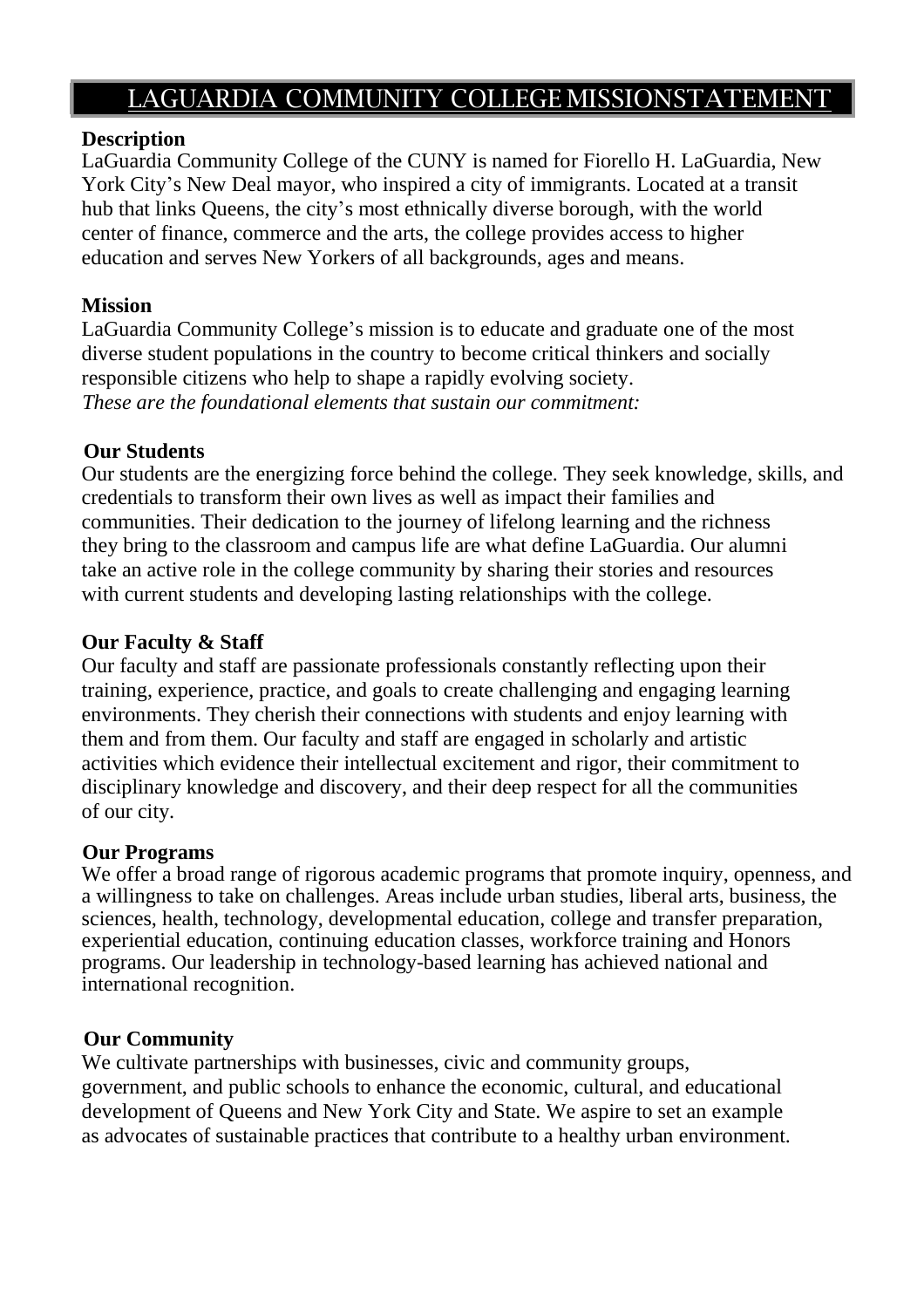# ADVISEMENT & CAREER INFO

#### **Academic Advisement at LaGuardia**

Advising at LaGuardia is a team effort designed to support you in your major from orientation through graduation.

Your advisement team in B-100, made up of faculty and professional advisors, will guide you at every step during your college career. They are ready to help you:

Explore your major Select introductory and advanced courses Connect you with campus support services Prepare an educational and career plan

#### **Preparing for Advisement**

Each semester you will take part in advising in several different ways. There will be times when you meet with an advisor individually or in a group with other students in your major. To make the most of your advising appointment prepare in advance; take the following steps.

- 1. **Log into your Student Advisement Degree Audit** (access through the CUNY Portal, https://cunyportal.cuny.edu) and look it over.
	- *a. Review the courses you have completed and how they fit into your curriculum.*
	- *b. Make a list of the courses you are ready to take in the upcoming semester.*

#### 2. **Review your unofficial transcript** on *CUNYFirst* [\(http://laguardia.edu/CUNYfirst/CUNY-First-Students/\)](http://laguardia.edu/CUNYfirst/CUNY-First-Students/))

*-If your GPA is 3.0 or higher you're doing very well.* You can ask your advisor about taking an Honor's class (GPA of 3.2 needed), joining LaGuardia's Honor Society; applying for scholarships to help fund your studies at LaGuardia and upon transfer to a senior college.

*-If your GPA is 2.9 or lower* discuss ways to improve your grades with your advisor.

- 3. **Fewer than 30 credits?** Discuss your career plan with your advisor. If you're not sure what career you want to pursue you can start your eCareer Plan at [www.lagcc.cuny.edu/ecareer](http://www.lagcc.cuny.edu/ecareer) and complete Tabs 3 and 4 before seeing your advisor. You can also attend a career planning group.
- 4. **More than 30 credits?** Discuss your transfer plans with an advisor. You can also visit Transfer Services in B-215.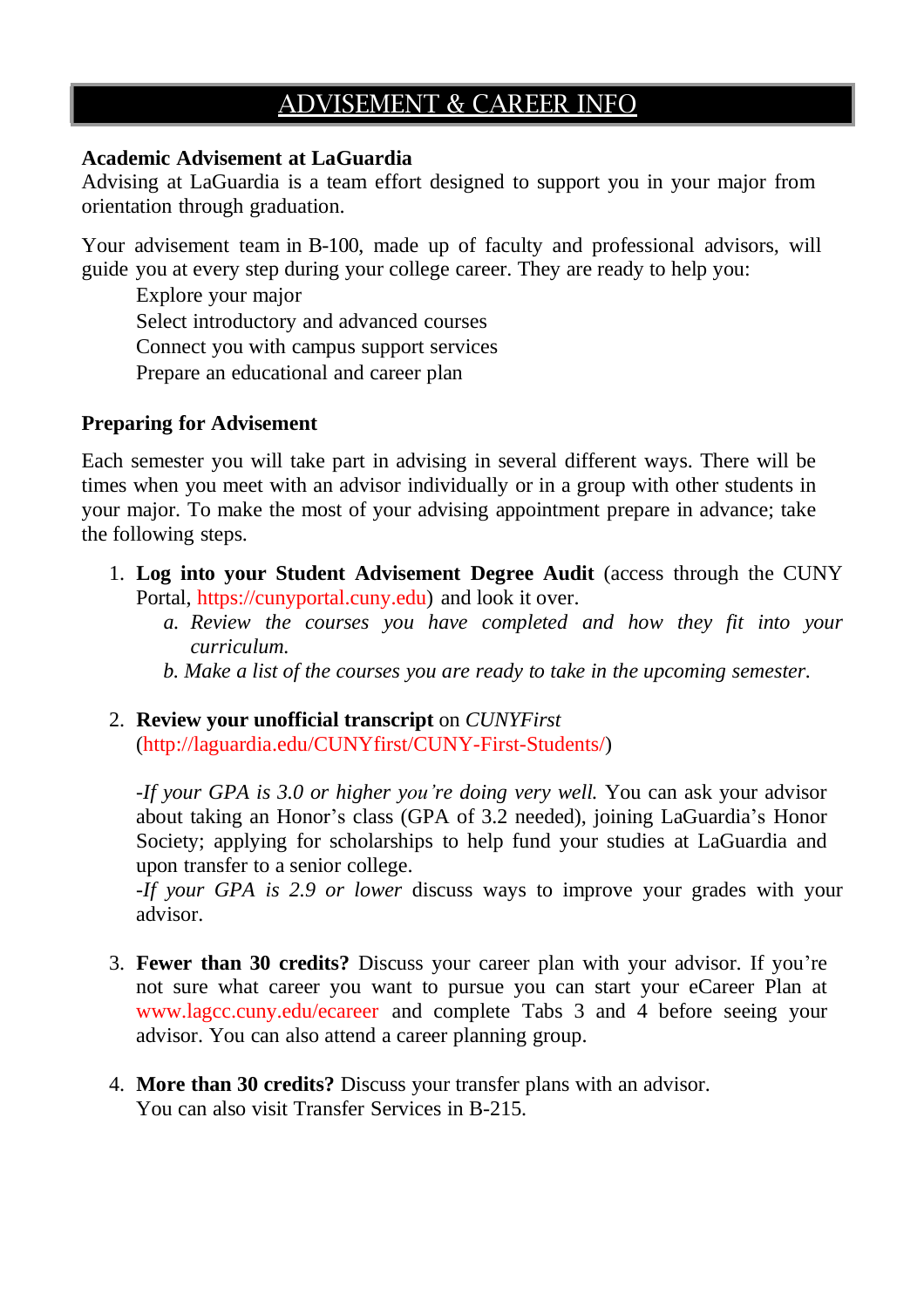- 5. **Preparing for graduation?** If you have 45 credits ask your advisor for a "graduation check" to be sure you are on track for graduation.
- 6. **Are you concerned about financing your education?** You can talk to staff in the Single Stop in C-107. If you are looking for employment you can go to Career Planning and Employment Services.
- *7.* **What else is on your mind?** Make a list of questions you want to ask your advisor. You advisor may refer you to other resources on campus, so ask anything you'd like!

**LaGuardia's eCareer Plan** offers you two great tools to help you find you way. You can build your own personalized career path through the eCareer Plan. At eCareer Central you will find valuable websites and guidance on three important questions.

- 1. What career is right for me?
- 2. How do I prepare for my career?
- 3. How do I get a job?

Click on [www.lagcc.cuny.edu/cdw/faq.aspx](http://www.lagcc.cuny/cdw/faq.aspx) Students who want to work with an advisor can come to room C-239W

#### **Transfer Advisement Support**

| Sutonia Boykin (Assistant Director) |                  |            |
|-------------------------------------|------------------|------------|
| transfer@lagcc.cuny.edu             | $(718)$ 482-5185 | Room: B215 |

<http://www.laguardia.edu/advising/>

#### **Health Sciences Academic Advisor:**

| Carole Julien<br>$c$ julien@lagcc.cuny.edu | $(718)$ 482-6006 | Room: B102T |
|--------------------------------------------|------------------|-------------|
| Delle-Ann Barrow<br>dbarrow@lagcc.cuny.edu | $(718)$ 482-6008 | Room: B102H |
| Bipasha Dey<br>bdey@lagcc.cuny.edu         | $(718)$ 482-5218 | Room: B103D |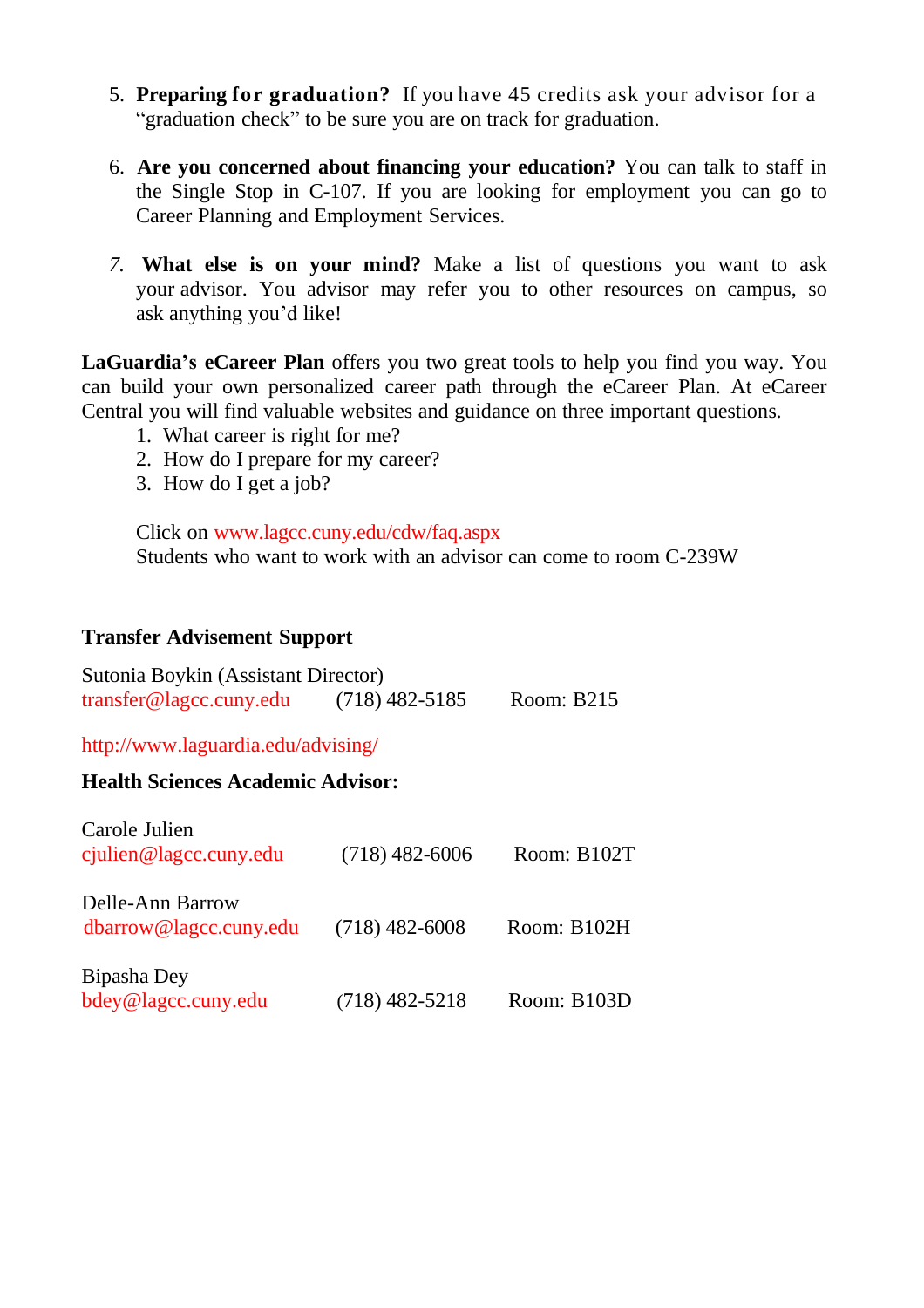# **LPN to RN Advanced Pathway Program Process**

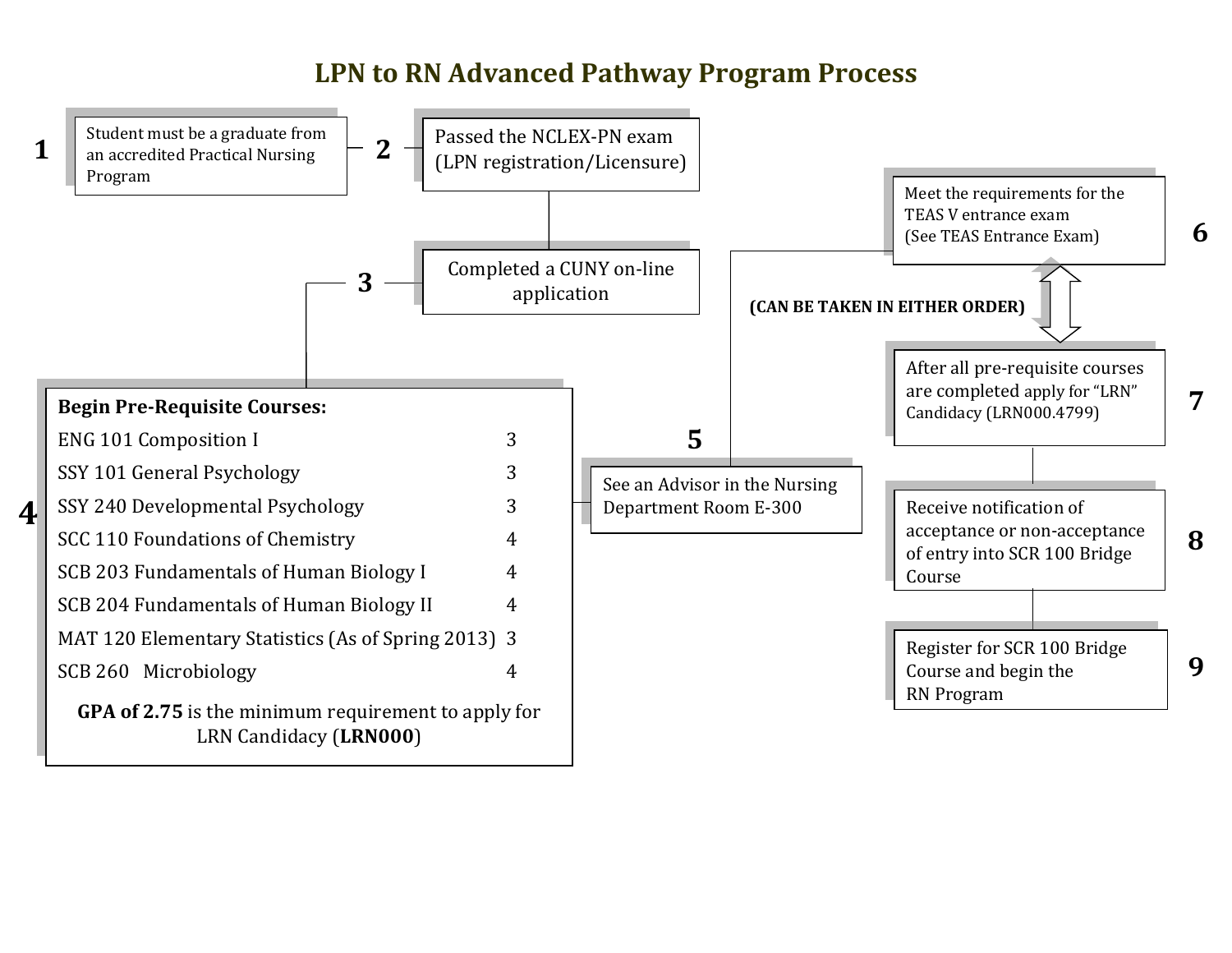# **LPN to RN ADVANCED PATHWAY PROGRAM Student Advisement Worksheet**

|                | <b>Student Name:</b>                                                                                                                                                                                                                                                                                                                         | <b>Advisement Date:</b>              | <b>Follow Up Advisement Date:</b> |  |  |
|----------------|----------------------------------------------------------------------------------------------------------------------------------------------------------------------------------------------------------------------------------------------------------------------------------------------------------------------------------------------|--------------------------------------|-----------------------------------|--|--|
|                | <b>Student Next Actions</b>                                                                                                                                                                                                                                                                                                                  |                                      |                                   |  |  |
|                | <b>Things To Do</b>                                                                                                                                                                                                                                                                                                                          | Anticipated/<br><b>Proposed Date</b> | <b>Comments</b>                   |  |  |
| 1              | Graduated from an accredited Practical Nursing<br>Program                                                                                                                                                                                                                                                                                    |                                      |                                   |  |  |
| 2              | LPN Registration (Licensure)                                                                                                                                                                                                                                                                                                                 |                                      |                                   |  |  |
| 3              | Completion of CUNY admission application                                                                                                                                                                                                                                                                                                     |                                      |                                   |  |  |
| 4              | <b>Completion of Pre-requisite Courses</b><br><b>ENG101 Composition I</b><br>SSY101 General Psychology<br>SSY240 Developmental Psychology<br>SCC110 Foundations of Chemistry<br>SCB203 Fundamentals of Human Biology I<br>SCB204 Fundamentals of Human Biology II<br>SCB260 Microbiology<br>MAT120 Elementary Statistics (As of Spring 2013) |                                      |                                   |  |  |
| 6              | Meet the requirements for the TEAS Entrance<br>Exam<br>(See TEAS Entrance Exam)                                                                                                                                                                                                                                                              |                                      |                                   |  |  |
| $\overline{7}$ | Apply for Candidacy Registration LRN 000                                                                                                                                                                                                                                                                                                     |                                      |                                   |  |  |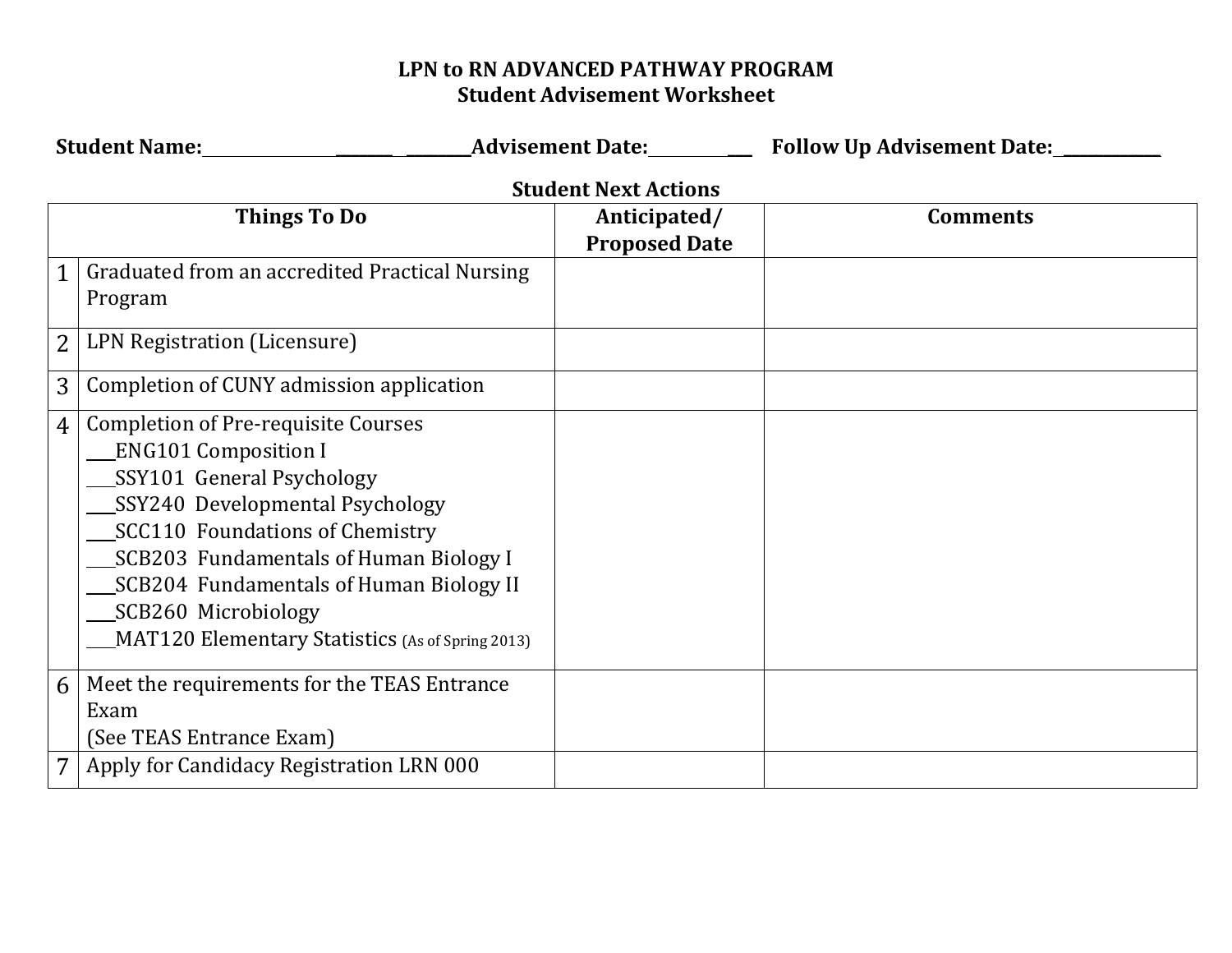| Recommendations: |  |
|------------------|--|
|------------------|--|

| <u> Alexandro de la contrada de la contrada de la contrada de la contrada de la contrada de la contrada de la con</u>                                                |                                                                                  |  |
|----------------------------------------------------------------------------------------------------------------------------------------------------------------------|----------------------------------------------------------------------------------|--|
| <u> Alexandro de la contrada de la contrada de la contrada de la contrada de la contrada de la contrada de la con</u>                                                |                                                                                  |  |
|                                                                                                                                                                      |                                                                                  |  |
| ,一个人的人都是一个人的人,但是,我们的人都是不是,我们的人都是不是,我们的人都是不是,我们的人都是不是,我们的人都是不是,我们的人都是不是,我们的人都是不是,<br>第一百一十一章 不是,我们的人都是不是,我们的人都是不是,我们的人都是不是,我们的人都是不是,我们的人都是不是,我们的人都是不是,我们的人都是不是,我们的人都是 |                                                                                  |  |
|                                                                                                                                                                      |                                                                                  |  |
|                                                                                                                                                                      |                                                                                  |  |
|                                                                                                                                                                      |                                                                                  |  |
|                                                                                                                                                                      | ,我们也不会有什么?""我们的人,我们也不会有什么?""我们的人,我们也不会有什么?""我们的人,我们也不会有什么?""我们的人,我们也不会有什么?""我们的人 |  |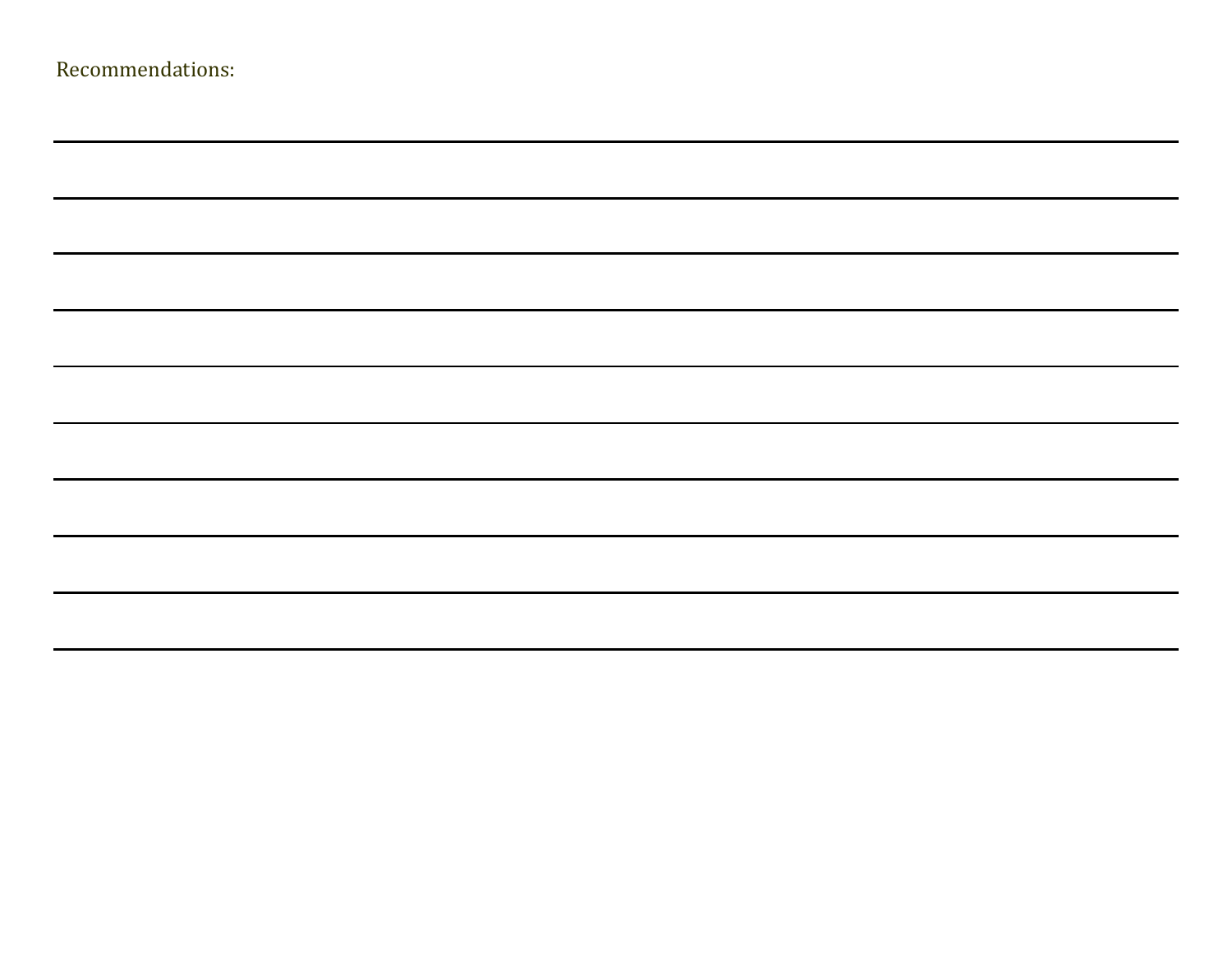# **LAGUARDIA COMMUNITY COLLEGE HEALTH SCIENCES DEPARTMENT REGISTERED NURSING PROGRAM**

### **LPN to RN ADVANCED PATHWAY IN THE NURSING PROGRAM**

The Registered Nursing Program formulated the following **LPN to RN Advanced Pathway** for Licensed Practical Nurses as of **Fall II of 2006.**

Following the NY Coalition for Educational Mobility Articulation Model, LPNs may be admitted to the Registered Nurse Program after meeting the following criteria.

All applicants are required to:

- 1) Have a current LPN registration (Licensure)
- 2) Complete CUNY on-line admissions application to LaGuardia, and transfer or complete the clinical pre-requisite courses: ENG 101, SSY 101, SSY240, SCC110, SCB 203, SCB 204, SCB 260 and MAT 120 (As of Spring 2013)
- 3) Receive academic advisement to assure that the applicant meets the admission requirements of the Associate Degree Nursing Program (AAS Degree)
- 4) Meet the requirements for the TEAS Entrance Exam (See TEAS Entrance Exam)
- 5) Upon completion of the pre-requisite courses, the minimum requirement to apply for LRN candidacy (**LRN000**) is a **GPA of 2.75**

**The Bridge Course (SCR100) will include advanced Psych-Mental Health and Medical-Surgical Nursing content. Students who enter the clinical phase of nursing at SCR 270 level will be required to complete all other nursing requirements in sequence.** 

\* **Students may only apply for LRN candidacy twice. Upon acceptance to SCR100, students must achieve a minimum grade of 75%. If not the student must apply for permission to re-register for SCR 100 bridge course in the subsequent semester.**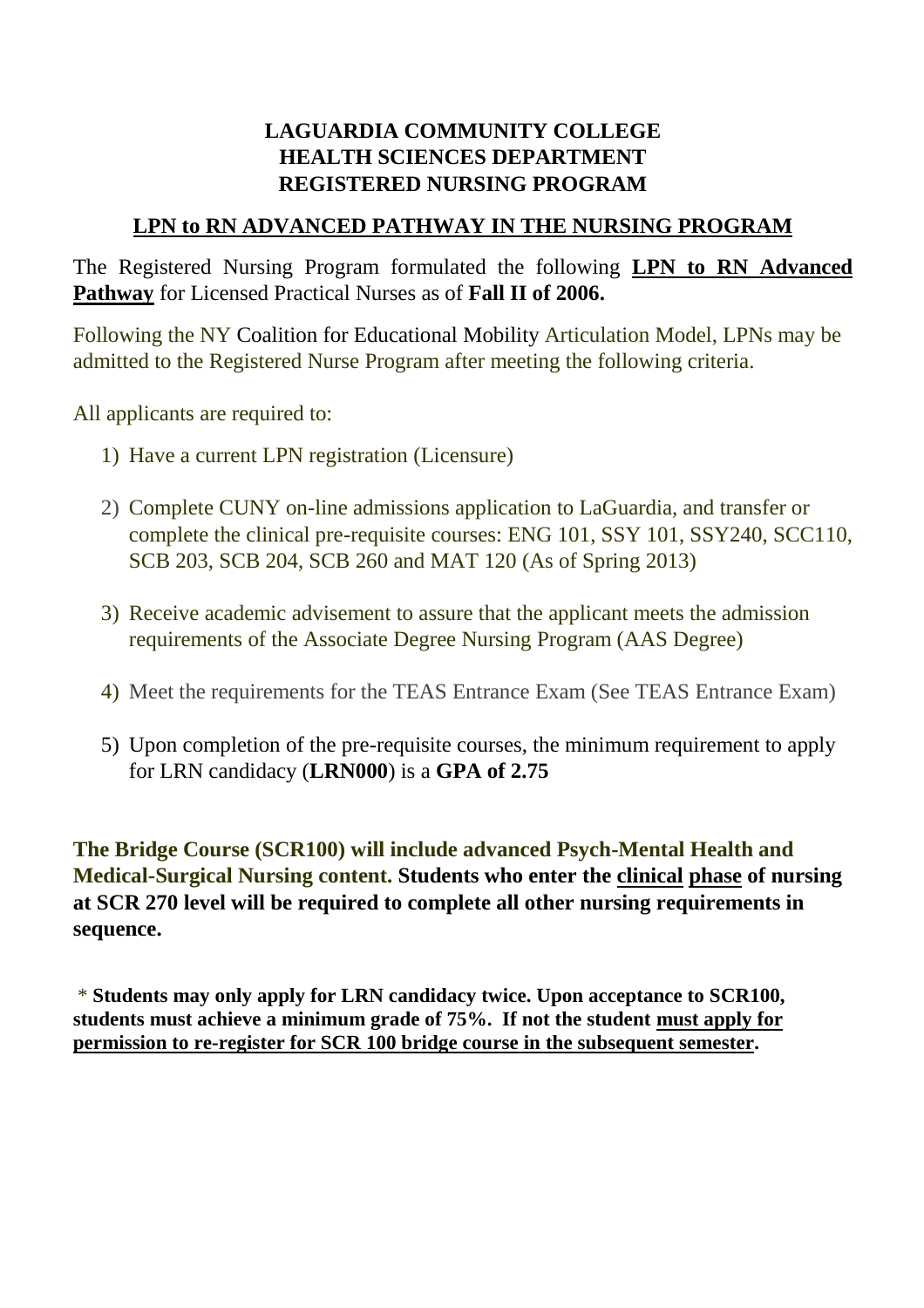# **Credits That May Be Transferred into the LPN to RN Advanced Pathway:**

| MAT 120 Elementary Statistics (As of Spring 2013) | 3 |
|---------------------------------------------------|---|
| <b>ENG 101 Composition I</b>                      | 3 |
| <b>ENG 102 Writing through Literature</b>         | 3 |
| SSY 101 General Psychology                        | 3 |
| SSY 240 Developmental Psychology                  | 3 |
| <b>SCC 110 Foundations of Chemistry</b>           | 4 |
| SCB 203 Fundamentals of Human Biology I           | 4 |
| SCB 204 Fundamentals of Human Biology II          | 4 |
| <b>SCB 260 Microbiology</b>                       |   |

**Upon successful completion of all of the above requirements**, the Registered Nursing Program will evaluate and select students applying for the LPN to RN Bridge course based on GPA (minimum of 2.75) and available space. Seventy-five percent of the applicant pool will be candidates from LaGuardia Community College's LPN Program. Twenty-five percent of the pool will be candidates from outside the college.

# **Student ranking for admission into the LPN to RN Advanced Pathway:**

- 1) Transfer pre-requisite course grades from outside colleges will be calculated in the GPA ranking.
- 2) Both general education and nursing clinical course grades will be calculated in the GPA ranking for students who have graduated from the LGCC PN program.

# **STUDENTS SELECTED WILL RECEIVE 15 EXEMPTION CREDITS GRANTED TOWARD THEIR AAS DEGREE UPON COMPLETION OF SCR100**

# **(SCR100) course:**

 **Total 15 Exemption Credits:** (Fundamentals of Nursing [SCR 110] Perspectives of Nursing [SCR150] Psychiatric Mental Health Nursing [SCR200] and Medical Surgical Nursing 1 [SCR 210]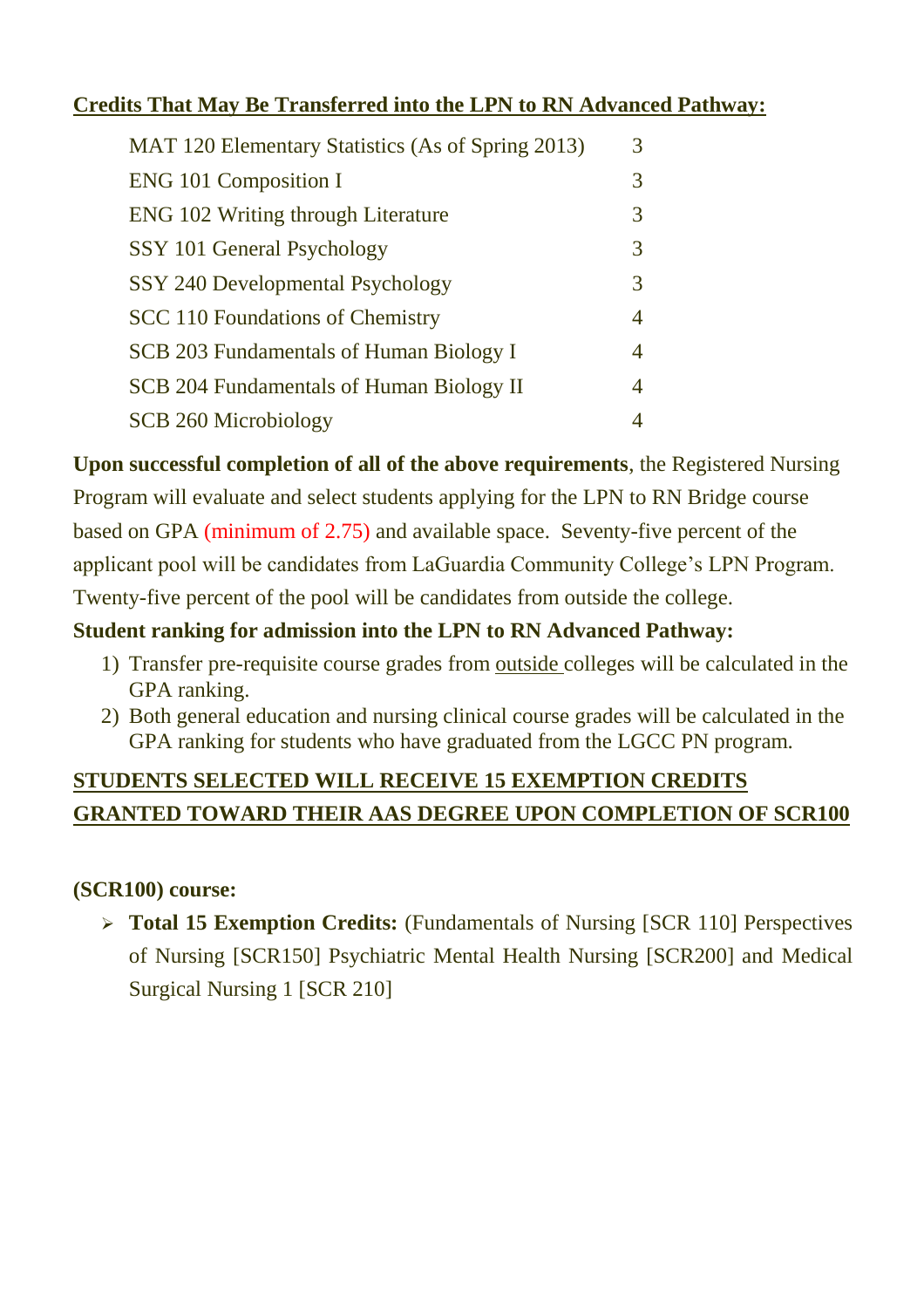# TEAS OF ACADEMIC SKILLS (ENTRANCE EXAM)

The Nursing Programs at LaGuardia Community College have implemented a pre-nursing program admission entrance exam effective as of Spring 2013 Candidacy. This assessment exam will be required for all students who are considering entrance into the clinical phase of the Registered Nursing Program (470-Undeclared Health major). The pre-requisites for each major are required and will need to be completed prior to entering the program. These pre-requisites are outlined in the college catalog.

This entrance exam is called the TEAS (Test of Academic Skills), and is administered online by Assessment Technologies Inc. (ATI). The exam consists of 170 multiple choice questions. The TEAS will take approximately 3.5 hours to complete and you will **NOT** be allowed to use a calculator.

More information regarding the TEAS and available practice resources can be found at https:/[/www.atitesting.com/Solutions/PreNursingSchool/TEAS.aspx.](http://www.atitesting.com/Solutions/PreNursingSchool/TEAS.aspx)

The TEAS will be offered in the Fall I and Spring I semesters. Students will be required to take the TEAS and achieve the required score before they apply for LRN candidacy. Students will be permitted 2 attempts at the TEAS to meet the required score. Students who do not meet the required score will need to re-schedule for the next semester. Students considering the LPN to RN Pathway will be required to achieve *Proficient level* scores (58.7-77.3%). A minimum score of 41.3% (Basic level score) will be required on each of the four (4) sections of the TEAS Exam (English, Reading, Science and Math), with an overall score of at 58.7%.

Students must register for the TEAS Exam online at [www.atitesting.com](http://www.atitesting.com/) . The exam will take place at LaGuardia. Seats are limited and registration is done on first come first serve basis. The cost of the TEAS is \$67, which will be paid via credit/debit/prepaid card, on-line prior to taking the exam. If you have any additional questions, please do not hesitate to contact the Nursing Programs in the Health Sciences Department (room E-300).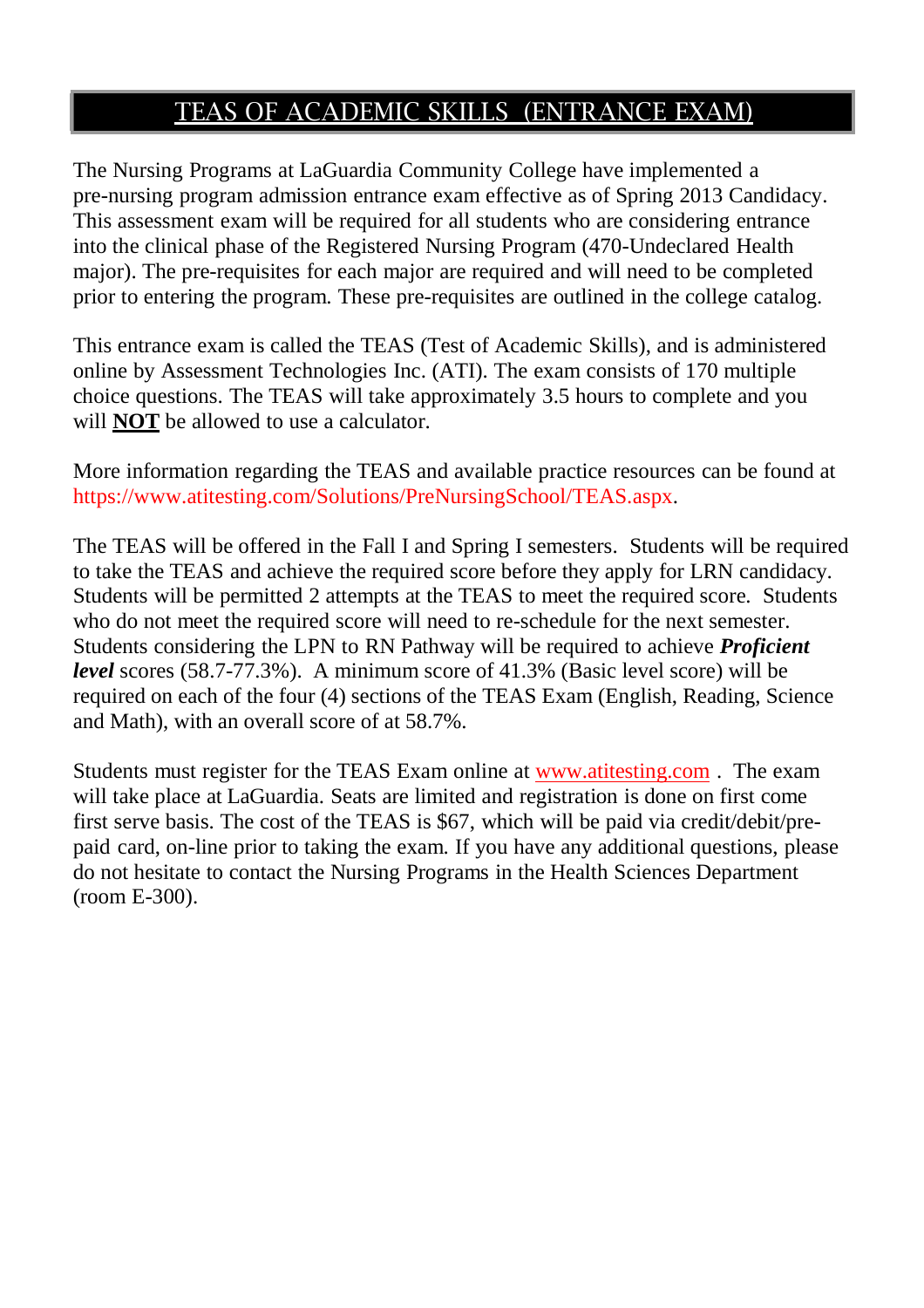# **NOTICE TO STUDENTS REGARDING CRIMINAL BACKGROUND CHECKS**

Current laws generally permit a state licensing board or agency to deny a license to practice nursing if the applicant has been convicted of a felony or other specified crime. Like many state licensing boards, the Office of the Professions of the New York State Education Department requires that a criminal background check be conducted prior to granting a license to practice nursing. Questions should be directed to the NYS Office of Professions: at http://www.op.nysed.gov

The Nursing Program at LaGuardia Community College does not require a criminal background check, but the educational requirements include placement at one or more hospitals or other off campus clinical training sites, and these sites frequently require a student to undergo a criminal background check before the student can be placed for clinical learning experience. If, based upon the results of a criminal background check, the site determines that a student's participation in its clinical training program would not be in the best interest of the site, the site may deny that student admission to the training program. Even if the student has already begun the placement when the results are received, the site may elect to dismiss the student, regardless of the student's performance while in the training program.

Each clinical training site that requires a criminal background check sets its own standards and procedures, and you may be asked by the site to pay the cost of the background check. You may also have to complete more than one criminal background checks during the course of the Nursing program at LaGuardia Community College, depending on the number of sites where you are placed and the requirements of each site.

Please note that if a clinical training site determines that you may not take part in its training program based on the results of a criminal background check, you may be unable to complete your course requirements and to continue in the Nursing program. It is important for you to consider this before you enroll in the Nursing program. LaGuardia Community College has no obligation to refund your tuition or fees or to otherwise accommodate you in the event you are ineligible to complete your course requirements based on the results of a criminal background check, or if you are denied a license to practice nursing.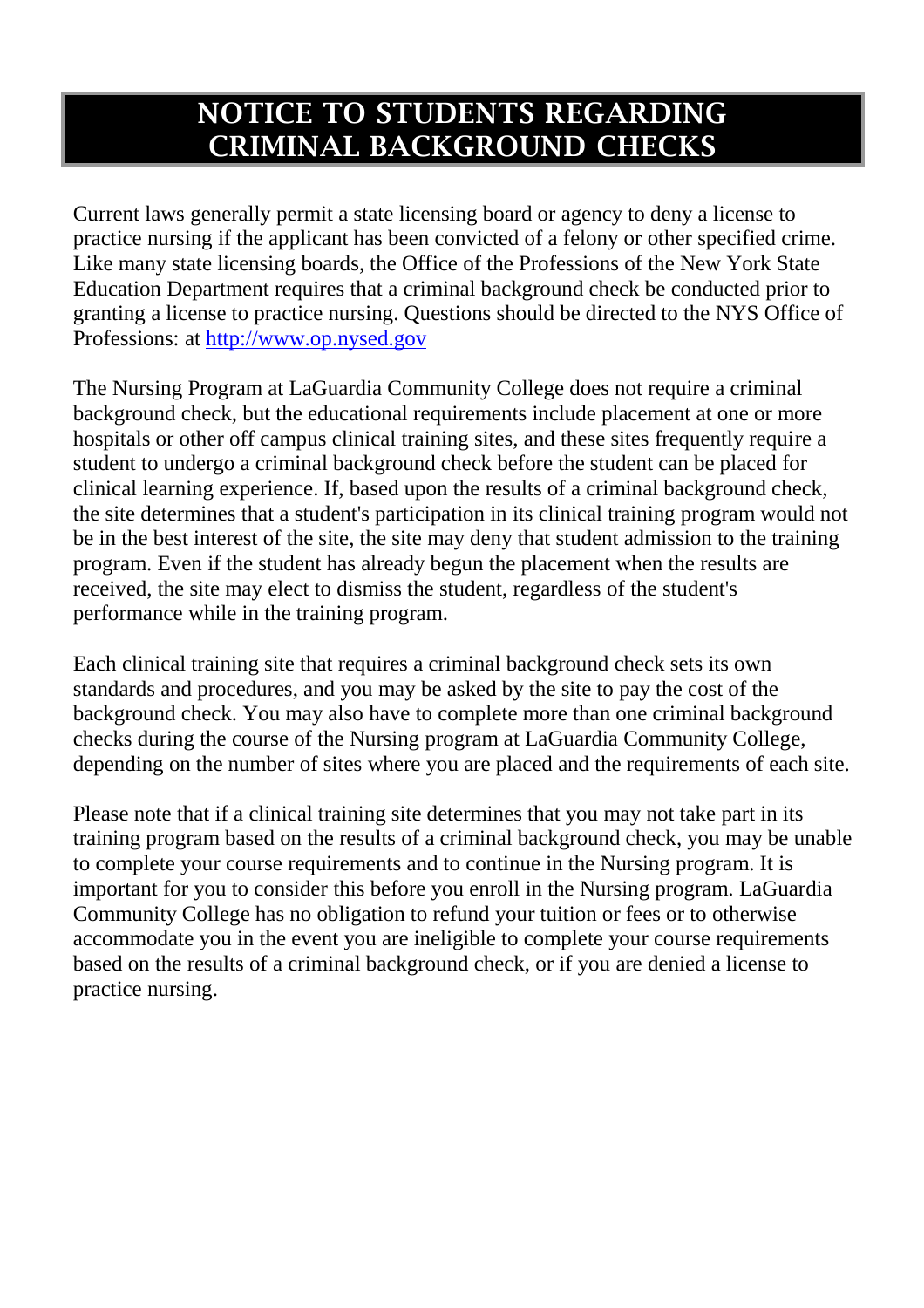# PATHWAYS

The Pathways Common Core is the new general education requirement in all CUNY Colleges beginning in Fall 2013. The Common Core includes 30 credits of liberal arts courses for Associate in Arts (AA) or Associate in Science (AS) degree programs. All 30 credits of the Common Core will satisfy the general education requirements at any college in CUNY.

Students enrolled in an Associate in Applied Science (AAS) degree program, will complete only a portion of the common core requirements as described above, according to the specific requirements of the program.

To ensure you fully understand how the requirements of your degree program work with Pathways, please visit Student Advising Services in room B-102, or email [adviseme@lagcc.cuny.eduu o](mailto:adviseme@lagcc.cuny.eduu)r call (718) 482-6070 to schedule an appointment with an academic adviser.

Learn more about Pathways on the *CUNY Pathways website*: [www.laguardia.edu/pathways/](http://www.laguardia.edu/pathways/)

Your Associates degree in Liberal Arts: Social Sciences and Humanities is made up of 60 credits, and you have a lot of flexibility in terms of what those courses are. This section outlines the guidelines for selecting your courses and lists the courses you can choose between.

*If you are a continuing student who did not opt in to Pathways, please refer to the appropriate catalog and speak to your advisor(s).*

Your Liberal Arts degree is divided into two **30-credit** sections:

(1) The Common core, made up of the **Required** and **Flexible** cores

(2) **Program** core

Generally, you should fill your common core requirements first!

#### **COMMON CORE: 30 credits**

**Required core: 12 credits**

This is made up of two English courses, one math class, and one science class.

**Flexible Core: 18 credits**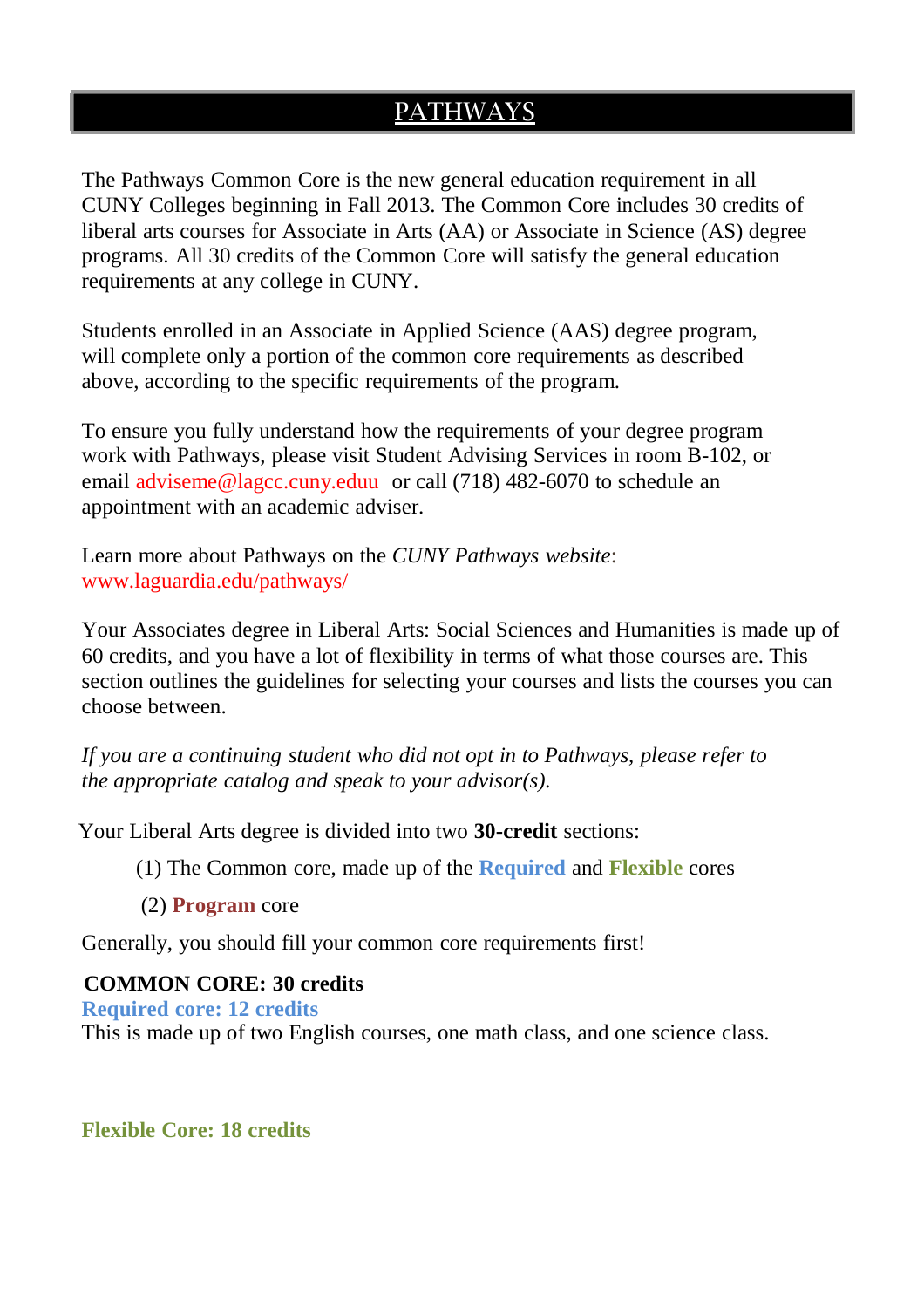Courses in this section are divided into five categories, and within those categories they are divided by discipline. You need one course from each of the five categories and one additional course from any of the categories. When selecting these courses, make sure that you have no more than two under the same discipline heading.

### **PROGRAM CORE: 30 credits**

The **program core** is made up of 11 courses: 3 are required courses, and the remaining 8 are spread across departments to ensure you have a broad curriculum.

If you are a full-time day student, you will take a four-course introductory cluster comprised of ENG101 (**required core**), ENG103 (**program core**), and two other (**flexible core**) classes.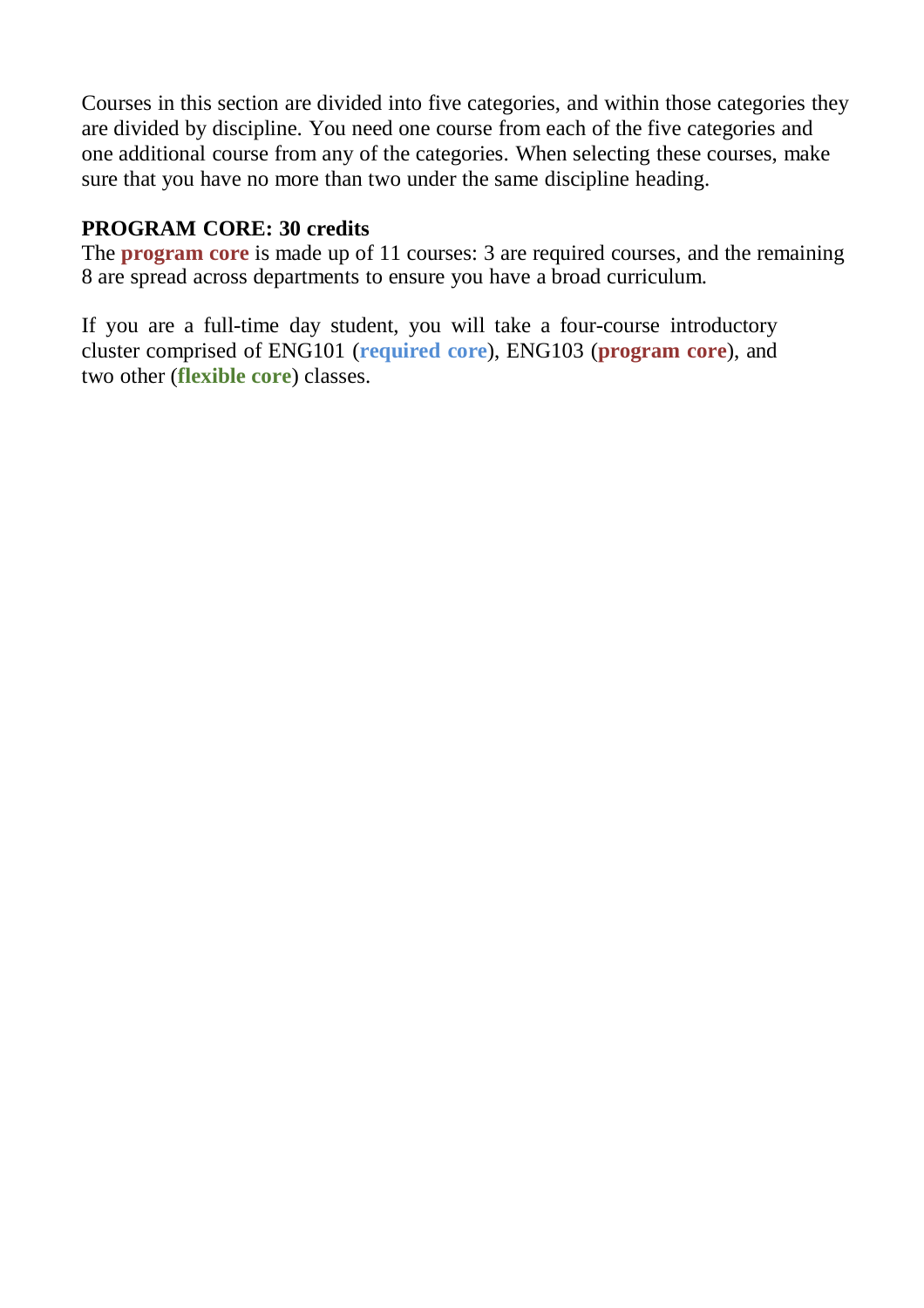# TUTORING

LaGuardia Community College offers many resources to meet your academic needs. Whether you are seeking academic help from a professor or fellow student, you have options to choose from:

If you need help in a course, **speak to your professor**. Professors keep weekly office hours to answer student questions and can direct you to course specific tutoring services or study groups.

Form a **study group** with classmates – make new friends and get a new perspective on course material.

Many academic departments have **Tutoring Labs** where you can receive oneon-one or group help. In addition, **Information Technology Open Lab Hours** are available for PC and MAC users.

**Writing**: The Writing Center (B-200) will help you improve your writing for any class, except ESL and Reading department courses, which have their own tutoring labs. Writing Center tutors can help you get started on a research paper, teach you how to proofread, or help you correct a graded essay. No advance appointments are necessary. M-F, 9:15am-9pm. [www.lagcc.cuny.edu/english/writingcenter/](http://www.lagcc.cuny.edu/english/writingcenter/)

**Math**: The Mathematics Tutoring Center (Math Lab, MB-44) will help you with any level of math, including help with homework, courses, & projects. You can work alone or in small groups, asking tutors for assistance. M-Thr, 9:15am-9:30pm.

[www.laguardia.cuny.edu/MEC/Student\\_Resources/Lab\\_215\\_Math\\_Tutoring/](http://www.laguardia.cuny.edu/MEC/Student_Resources/Lab_215_Math_Tutoring/)

**Science:** The Collegiate Science and Technology Entry Program's (E-342) Science Study Center provides free tutoring in Biological Chemistry and Chemistry.

[www.laguardia.cuny.edu/Academics/Collegiate-Science---Technology-Entry-](http://www.laguardia.cuny.edu/Academics/Collegiate-Science---Technology-Entry-)Program-%28CSTEP%29/

The Anatomy and Physiology Study Hall (E-312) is dedicated to helping Biology students achieve excellence by providing peer tutors, faculty members, anatomical models, videos and specimens, as well as offering old exams and practice bone exams.

[www.lagcc.cuny.edu/anatomyandphysiology/StudyHall.html](http://www.lagcc.cuny.edu/anatomyandphysiology/StudyHall.html)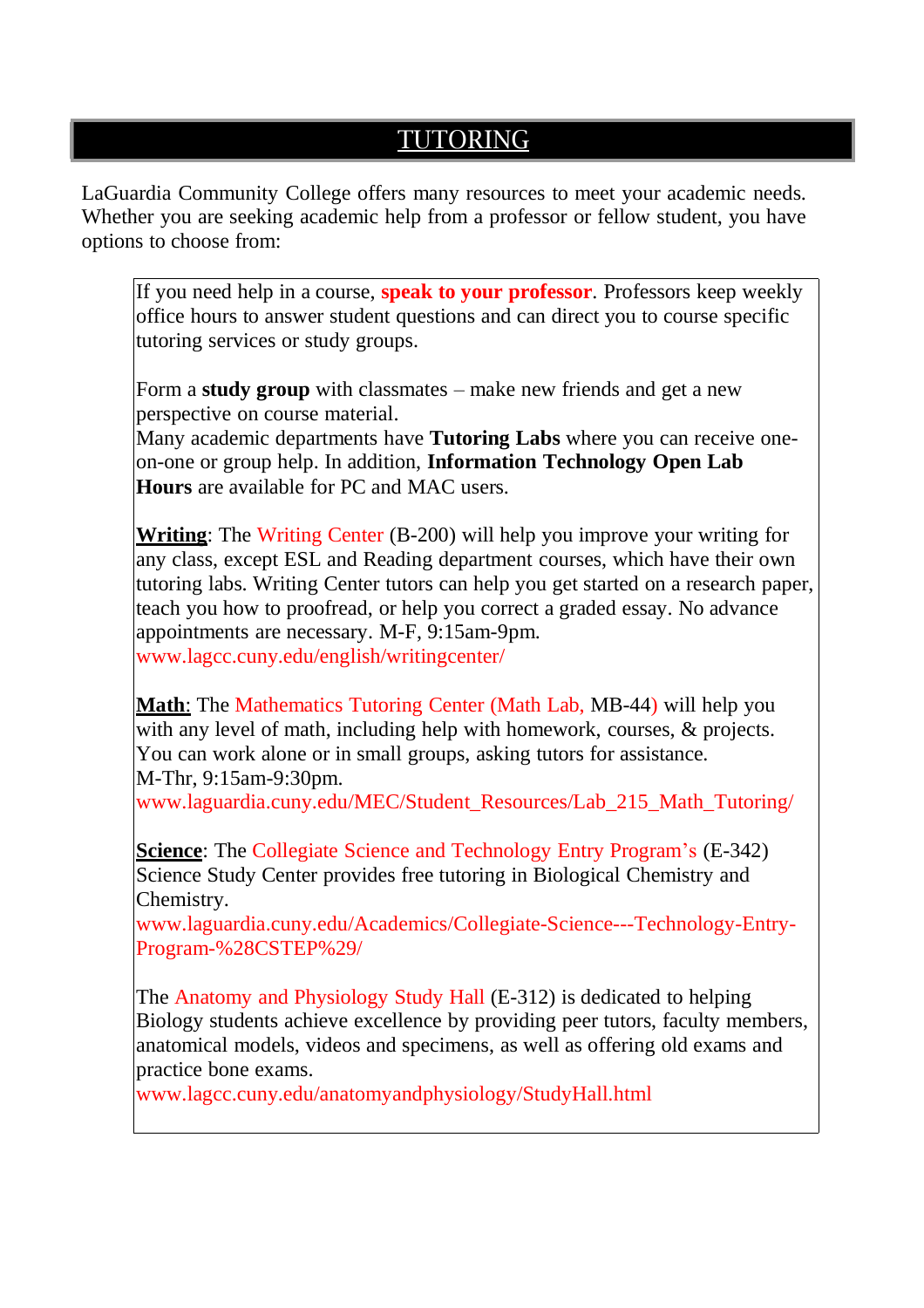**Languages**: The Modern Language Lab (B-206) provides lab sessions to reinforce classwork and language tutoring for day, evening, and weekend students. Students can see the MLL tutoring schedule and make an appointment for language tutoring at [http://bit.ly/lagcc\\_tutoring o](http://bit.ly/lagcc_tutoring)r in B206.

Various:

The **Student Government Association (SGA) Study Hall** (C-447) helps students with English, Accounting, Math, Reading and Science courses through one-on-one tutoring, group tutoring sessions and study skill workshops. M-Thr, 9am-7:45pm, F, 9-4:30pm

[www.laguardia.cuny.edu/Student-Services/Tutoring-Programs/](http://www.laguardia.cuny.edu/Student-Services/Tutoring-Programs/)

 Check the LAGCC website for more current updates and changes to the tutoring schedule:

[www.laguardia.cuny.edu/current-students/academic-help-tutoring/](http://www.laguardia.cuny.edu/current-students/academic-help-tutoring/)

# STUDENT SUCCESS SURVIVAL LIST

#### **Top 5 recommendations!**

**1. Just ask –** Ask questions & get answers.

**2. Study –** You should study a lot if you want to achieve your goals & do something really well. If you can obtain & maintain a great GPA, then you may be eligible for scholarships when you complete your degree.

**3. Go to all of your classes & pay attention –** communicate with your professor & classmates to catch up on work, & avoid the domino effect of falling behind.

**4. Speak with your professors & advisors –** In regards to your grades & academic standing before mid-semester exams & assignments! (PS, know your professors' names).

**5. Use Institutional resources –** LaGuardia has many, see page 12.

*…developed by the LaGuardia ASAP team!* [modified for this handbook]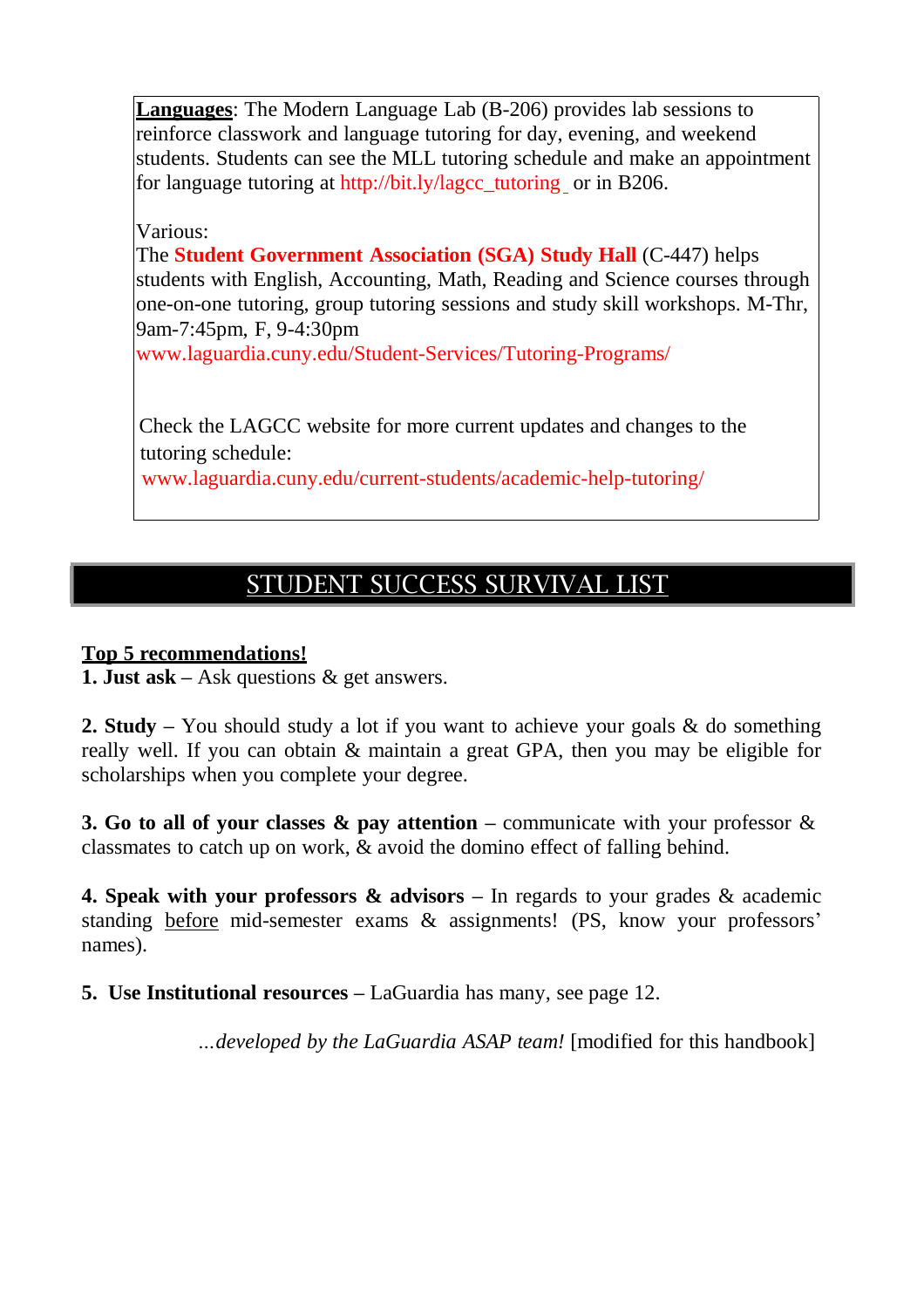# KEY OFFICAL FORMS

### *Dropping /Course Withdrawal*

There are two mechanisms for students to drop courses: Drop and Official Withdrawal. During the change of program period, students must log in to CUNYfirst to drop a course or courses. The course will not appear on the student's transcript. You may be responsible for part of the tuition cost, depending on how long you attended and were registered for class. If you need to withdraw from a course or the college after change of program (that is, your major), you must go to CUNYfirst, https://home.cunyfirst.cuny.edu/oam/Portal\_Login1.html If you withdraw during the official withdrawal period, you will receive a "W" as a grade and will be responsible for all tuition charges. Instructions and student guides are available on: [www.lagcc.cuny.edu/CUNYfirst/Student-Guides/](http://www.lagcc.cuny.edu/CUNYfirst/Student-Guides/)

#### *Change of Major*

Students who wish to change their plan/major must file the appropriate form. Changing your plan/major is an important decision and should be discussed with your advisor(s) prior to making any changes. The procedure to change your plan/major is as follows:

- 1. Download the form: [www.lagcc.cuny.edu/uploadedFiles/NEW.../](http://www.lagcc.cuny.edu/uploadedFiles/NEW.../Change_of_Major.pdf)**Change\_of\_Major**.pdf
- 2. Complete the form and get appropriate signatures, if necessary
- 3. After you have obtained the proper signatures, return this form to the Enrollment Service Center, C-107
- 4. Make sure you submit the form by the deadline, Census Day, as indicated on the Academic calendar [www.lagcc.cuny.edu/Academics/Academic-Calendar/](http://www.lagcc.cuny.edu/Academics/Academic-Calendar/)

#### **\*\*Consultation with your advisor(s) is strongly recommended prior to completing and submitting the forms listed above\*\***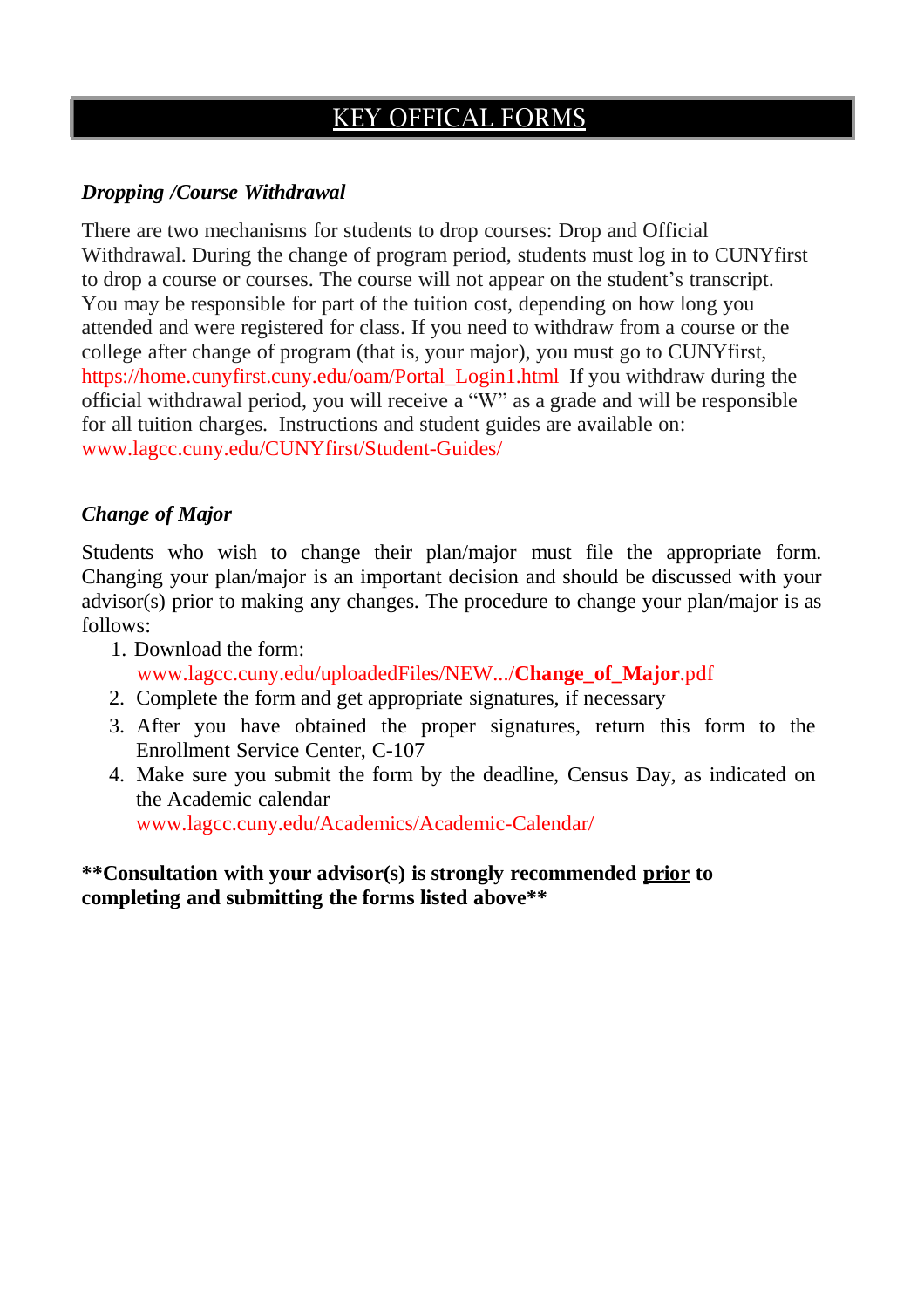# **FINANCIALAID**

Student Financial Services is committed to removing financial barriers by ensuring that all eligible students receive aid in a timely manner, in accordance with federal, state, and CUNY policies and regulations. Professional Financial Aid Advisors are available to assist students in successfully financing the cost of their education. Over fifty percent of LaGuardia students are awarded approximately \$50 million in Federal, State and institutional grants annually.

To view the Paying for College/Financial Aid Brochure: [www.lagcc.cuny.edu/uploadedFiles/Main\\_Site/Content/Financial\\_Services/Docs/fina](http://www.lagcc.cuny.edu/uploadedFiles/Main_Site/Content/Financial_Services/Docs/fina) ncialaidbrochure20132014.pdf

#### **Student Inquiries** (C107)

(718) 482-7218 [www.lagcc.cuny.edu/financial-aid/contact-us/](http://www.lagcc.cuny.edu/financial-aid/contact-us/)

#### **Satisfactory Academic Progress and Eligibility for Financial Aid**

In order to remain eligible for federal and NY State financial aid, you must earn it by making satisfactory academic progress (SAP) towards the completion of your degree. SAP is measured by the number and the type of classes you take as well as your grade point average. SAP varies with each financial aid program that you may be receiving. [www.lagcc.cuny.edu/uploadedFiles/Main\\_Site/Content/Financial\\_Services/Docs/SAP%2](http://www.lagcc.cuny.edu/uploadedFiles/Main_Site/Content/Financial_Services/Docs/SAP%252) 0BROCHURE.pdf

#### **Federal Financial Aid**

Federal regulations stipulate that a student at LaGuardia Community College may remain eligible to receive Federal Aid (Title IV) assistance upon achieving at least a "C" average, or its equivalent according to the College's retention policy, and accumulating credits towards the degree according to the following standards:

A student's earned credits are equal to or greater than two-thirds of the credits the student has attempted at the institution. The credits a student has attempted are not more than 150% of the credits normally required for completion of the degree. If the above standards are not met, eligibility may be retained by meeting the following conditional standard: the credits the student has earned are equal to or greater than .875 of the total amount of credits attempted minus 21.

Students who fail to meet the conditional status will lose Title IV eligibility. They may file a Financial Aid Waiver Appeal through the Academic Standing Committee. The decision of the committee is final.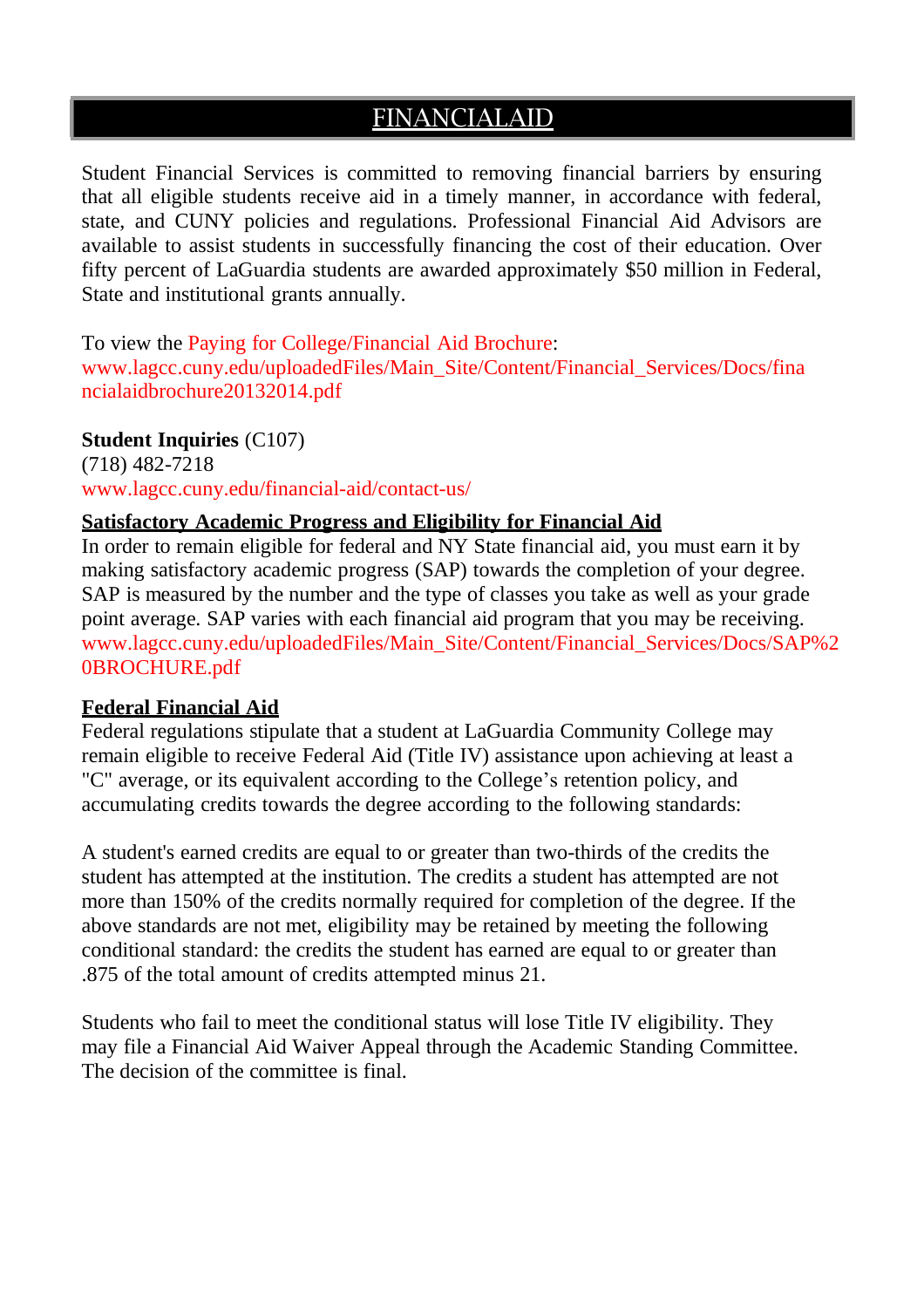#### **New York State Aid (TAP)**

In order to be eligible for TAP, the following major requirements must be met:

» Students must be registered as full-time. Students should check each semester at registration to be sure they are registering for a full-time program. A major must be declared the first semester when the student registers.

» Students must be making satisfactory academic progress toward their degree. In each semester that they wish to receive an award, they must successfully pass a specified number of credits and achieve a grade point average at a specified minimum level.

» Students must pursue their courses at a specified level of completion. Completion means receiving any LaGuardia grade except WA, W or WU (grades of R and F are acceptable).

*In addition to the academic requirements described, students must also meet certain residency requirements, citizenship requirements, and financial program criteria. For a full explanation of these regulations, students should contact the Financial Aid Office.*

*Single Stop USA* has partnered with the LaGuardia Community College to provide students and their families with access to benefits and services needed to help students stay in school and graduate.

Free Benefits Screening Free Tax Preparation ON CAMPUS **Single Sto** Free Financial Services Free Legal Services

The Single Stop USA program is located in the Enrollment Services Center, Room C-107 in the C-building. Our hours of operation are Monday through Thursday, 9a.m. to 5 p.m., and Friday's by appointment only. Contact Gina Rois @ 718-482-5135 or Rhonda Mouton 718-482-5129

Our services are free to students and their families. <http://laguardia.edu/singlestop/>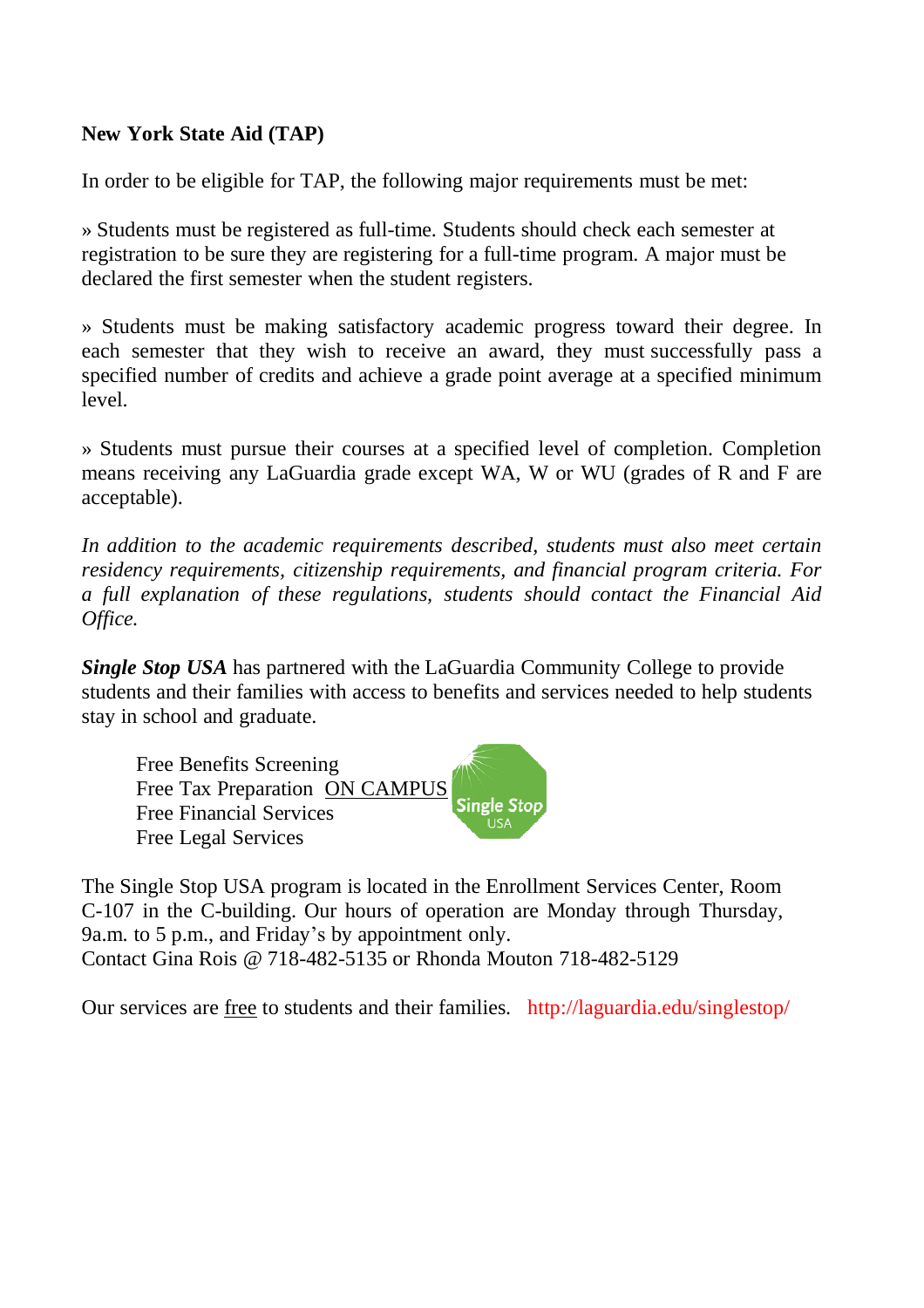# OFFICE FOR STUDENTS WITH DISABILITIES

The Office for Students with Disabilities (OSD) provides services for students with disabilities to ensure access to College programs. We offer personal, academic, career, and accommodations counseling, evaluation referrals, testing for learning disabilities, and adaptive/assistive technology

Room: M102

Monday -Thursday 9:00am -8:00pm; Friday 9:00am-5:00pm

[OSD@lagcc.cuny.edu](mailto:OSD@lagcc.cuny.edu) 718-482-5279 [www.lagcc.cuny.edu/osd/](http://www.lagcc.cuny.edu/osd/)

# COLLEGE RESOURCES

#### **My LaGuardia Homepage**

My LaGuardia is the "one-stop-shop" online tool just for YOU! It is a secured site that introduces single sign-on access to all your LaGuardia applications. It also offers a variety of customized information and resources to help you manage and get the most out of your college experience. Access the following e-tools and resources: *Student email, ePortfolio, eCareer, CUNYfirst, CUNY Portal, Degree Audit, Black Board, Library,* and *LaGuardia VIP* using the following link: https://mail.lagcc.cuny.edu/viplogin/Default.aspx

#### **Academic Calendar**

LaGuardia's academic calendar consists of two enhanced 18-week semesters. Each semester is split into a 12-week session (Fall I and Spring I) and a 6-week session (Fall II and Spring II). Classes are longer and/or meet more frequently in Fall II and Spring II, since students have to complete Session I coursework in half the time. This structure provides students with the option of earning more credits per semester than a traditional academic calendar. It also allows greater flexibility and choice in designing a program of study. <http://laguardia.edu/Academics/Academic-Calendar/>

#### **LaGuardia Course Catalog**

The College catalog is your source for academic programs and course descriptions; admission, tuition and financial aid information; rules and regulations and more. A new version of the College catalog comes out each year: <http://laguardia.edu/Academics/Catalog/>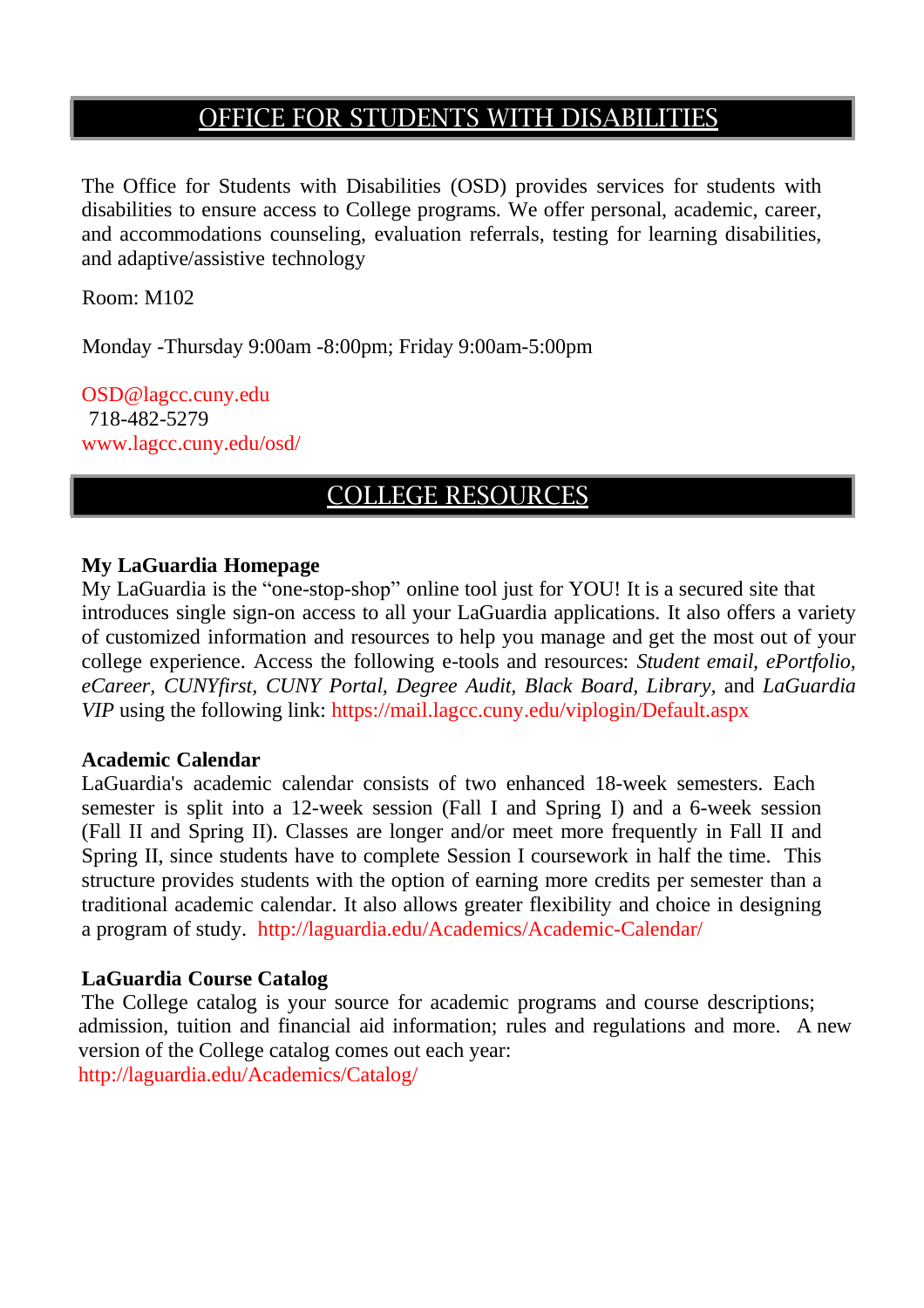#### **Scholarships**

Don't let finances get in the way of your education. LaGuardia Community College is proud to offer a wide-range of scholarships to assist you with the rising cost of tuition, textbooks and fees associated with attending college. Scholarships are an excellent option to help pay for college because they do not require repayment. Many of the scholarships available are based on your financial need, academic performance, community involvement, and extracurricular activities: <http://laguardia.edu/Financial->Aid/Scholarships/

#### **Registrar's Office**

The Office of the Registrar coordinates registration for all LaGuardia Community College students.

<http://laguardia.edu/registrar/home/>

E-mail (for registration inquiries): [onlinereg@lagcc.cuny.edu](mailto:onlinereg@lagcc.cuny.edu)

E-mail (for all other inquiries): [callcenter@lagcc.cuny.edu](mailto:callcenter@lagcc.cuny.edu)

#### **Bursar's Office**

 Here you will find clear, concise information about your charges, bill and payment information. Hours of Operation: Mon., 9am - 7pm, Tue. & Wed., 9am - 5pm, Thur. 9am - 7pm, Fri. 9am – 4:30pm [www.lagcc.cuny.edu/Bursars/Home/](http://www.lagcc.cuny.edu/Bursars/Home/) E-mail: [bursar@lagcc.cuny.edu](mailto:bursar@lagcc.cuny.edu)

#### **Computer Labs**

All Students currently taking classes at LaGuardia Community College have access to these Open Labs. To access them, you must login using

your **Live@LaGuardia** username (FirstName.LastName) and password. Your password is your CUNYfirst ID (EMPLID) and the last two digits of the year you were born. For example, if your CUNYfirst ID is 01234567 and you were born in 1993, then your Campus Password is: 0123456793. If you are having trouble logging on please speak to a technician in the area: [www.laguardia.edu/ISMD/Technology/Computer\\_Labs/](http://www.laguardia.edu/ISMD/Technology/Computer_Labs/)

-To obtain a list of all *Smart Classrooms*: [www.laguardia.edu/ISMD/Technology/Smart\\_Classrooms/](http://www.laguardia.edu/ISMD/Technology/Smart_Classrooms/) - To obtain a list of all Computer Classrooms: [www.laguardia.edu/ISMD/Technology/Smart\\_Classrooms/](http://www.laguardia.edu/ISMD/Technology/Smart_Classrooms/)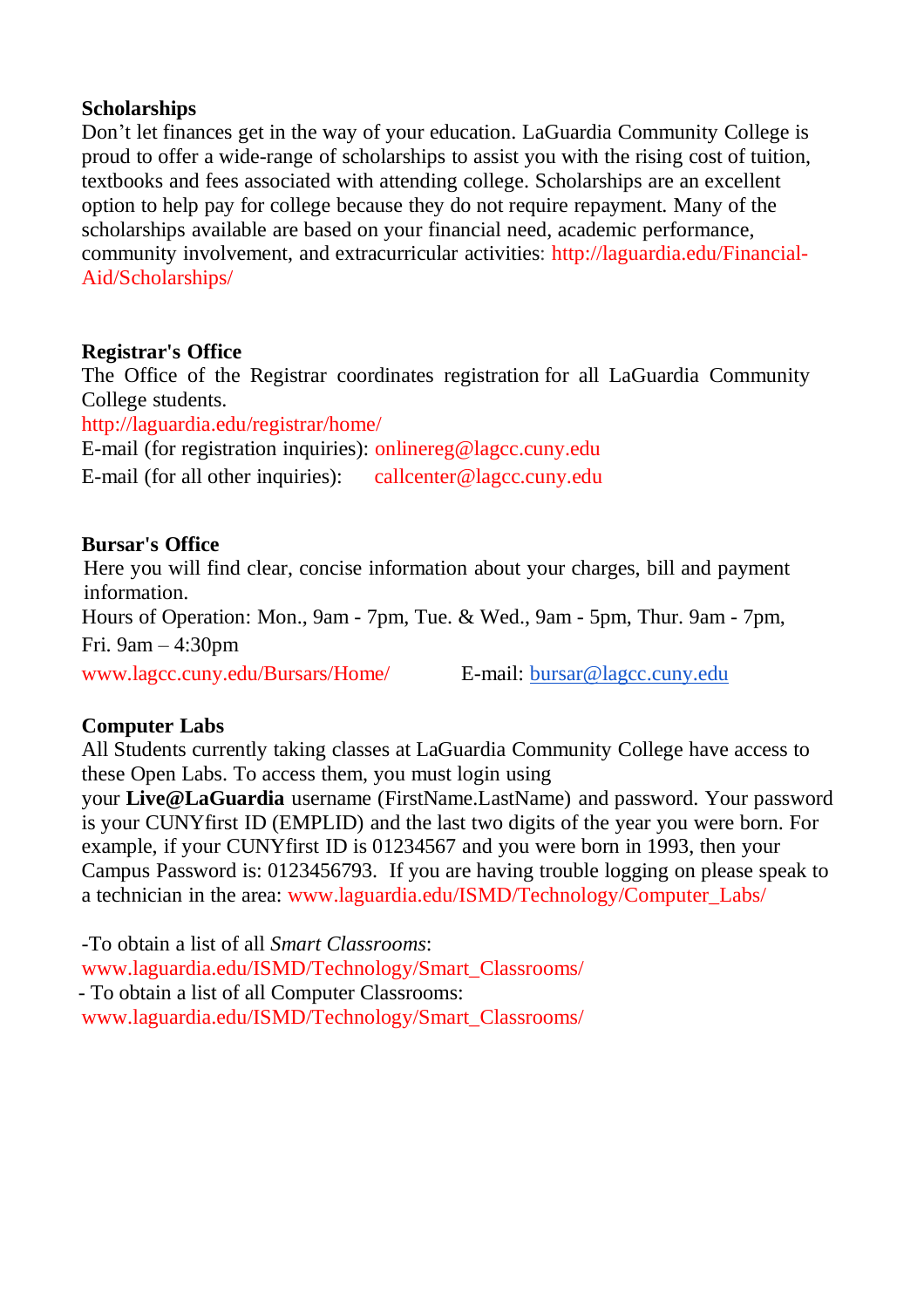### **GRAD PATH (45+ Credits)**

Congratulations! You've earned 45 credits or more at LaGuardia and graduation is close. *GradPath* provides you with the milestones you need to make sure you're on the right path to graduation, or to your chosen career. It will help you understand what you need to do and when you need to do it: <http://laguardia.edu/GradPath/>

### **Transfer Services Office**

*The Office of Transfer Services is a one-stop source of information on transfer within CUNY or to other public and private four-year colleges and programs. This office sponsors many transfer events and information sessions with many area colleges and universities throughout the year.*

Website: <http://www.lagcc.cuny.edu/transfercenter/>

Room B-215 718-482-5185 E-mail: [transfer@lagcc.cuny.edu](mailto:transfer@lagcc.cuny.edu)

#### **Office of Student Development (STUDENT LIFE)**

Student Life works with students in both a formal and informal setting. We offer formal leadership development opportunities that help prepare students for academic and professional success; familiarizing students with current communication skills & technology; and assisting students in appreciating and promoting an environment of pluralism through engaging, out of class activities [www.laguardia.edu/studentlife/default.aspx](http://www.laguardia.edu/studentlife/default.aspx)

#### **Health & Wellness**

At LaGuardia Community College, your well-being is important to us. Personal wellness is a balance of your physical, emotional, social, academic, environmental and spiritual lives. All of these work together to help you achieve success as a student. The following resources will help you develop your personal wellness: [www.laguardia.edu/Student-Services/Health-Services/](http://www.laguardia.edu/Student-Services/Health-Services/) [www.laguardia.edu/Student-Services/Personal-Wellness/](http://www.laguardia.edu/Student-Services/Personal-Wellness/)

#### **Student Services**

The Office of Student Services offers a variety of programs and services to help you set and achieve academic and personal goals. Because we want you to have the best college experience possible, we work to connect you with campus resources: [www.laguardia.edu/student-services/home/](http://www.laguardia.edu/student-services/home/)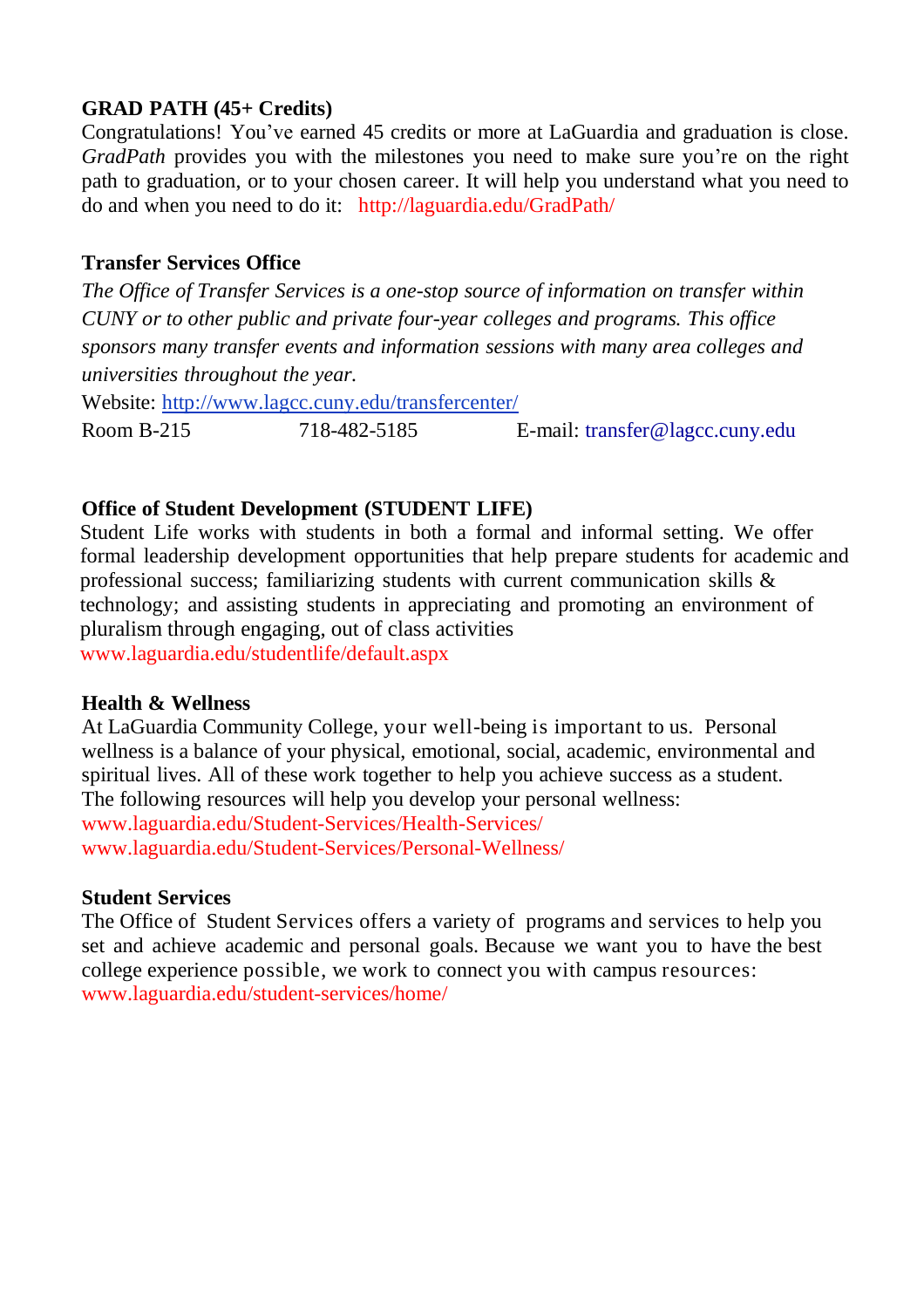#### **Ombuds Office**

The Ombuds Office offers a confidential, neutral resource for students to receive assistance and voice concerns and complaints. The Student Advocate/Ombuds Officer serves as a mediator who strives to address issues and facilitates communication and resolution in a fair and equitable manner.

Website: [http://www.lagcc.cuny.edu/Student-Services/Ombuds/.](http://www.lagcc.cuny.edu/Student-Services/Ombuds/) Room C-317 718-482-5180 E-mail: [mariarig@lagcc.cuny.edu](mailto:mariarig@lagcc.cuny.edu)

#### **Public Safety Office**

Our main concern is to help our College community and visitors in any way that we can. Feel free to stop by or contact us at (718) 482-5558 or ( 718) 482-5555 [www.laguardia.edu/publicsafety/](http://www.laguardia.edu/publicsafety/)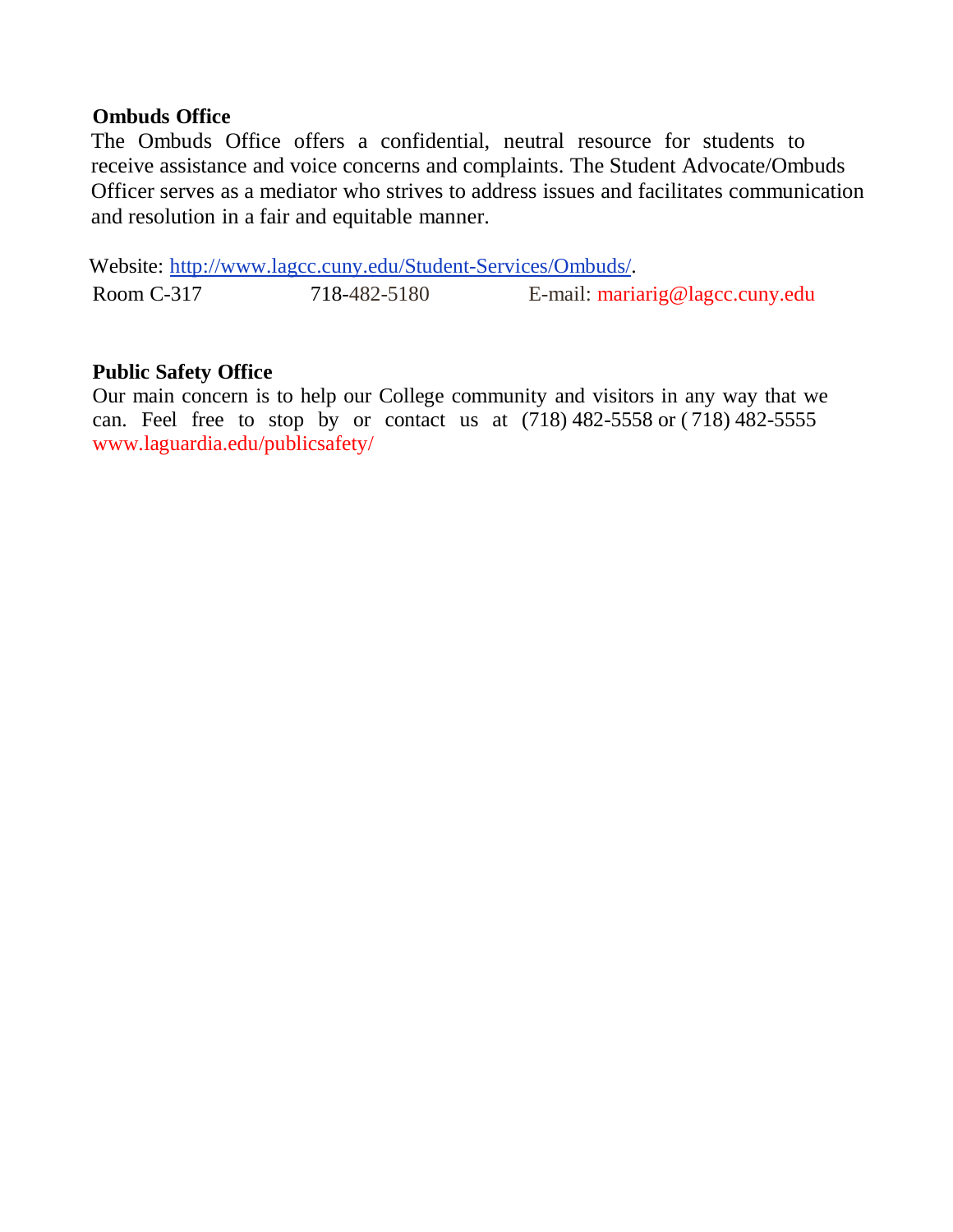# **FREQUENTLY ASKED QUESTIONS**

# **1. Must I be advised before applying for candidacy?**

All students should come to the Nursing Program office in room E-300 to speak with a faculty advisor to ensure that they have met all the necessary requirements for candidacy.

# **2. When will I be notified that I have been accepted to candidacy?**

All students who have applied for candidacy will receive a letter informing them of the date when candidacy acceptance/denial letters will be distributed. On the day of distribution all students will receive further instruction of how to proceed.

### **3. What happens if you fail a course and have applied to candidacy?**

All Nursing Program required General Education courses taken at LaGuardia Community College are figured into one GPA for ranking. If you have completed LaGuardia's Practical Nursing Certificate Program (LPN), all PN Clinical and nonclinical program general education require will be included in the ranking score.

### **4. How many times can I apply for candidacy?**

There are two (2) attempts to apply for candidacy.

### **5. When will students be notified that they have been accepted into the clinical phase of the Advanced Pathway and will be registered for SCR100Bridge course?**

A letter will be sent to all candidates to come in on a specific date to pick up the acceptance/non-acceptance letter (see question #2).

### **6. Can you get accepted into the SCR100 LPN TO RN Bridge course without applying for candidacy?**

No.

### **7. What are the criteria being used to determine who is accepted into the SCR 100, LPN TO RN Bridge course?**

- The score for the LPN to RN Pathway is simply a straight calculation of GPA of all "Nursing Program" related General Education courses (refer to page #1). If the candidate achieved New York State PN license after completing LaGuardia Community College's PN Program, those PN clinical and non-clinical courses will also be calculated into the LPN to RN ranking GPA.
- Meet the requirements for the TEAS Entrance Exam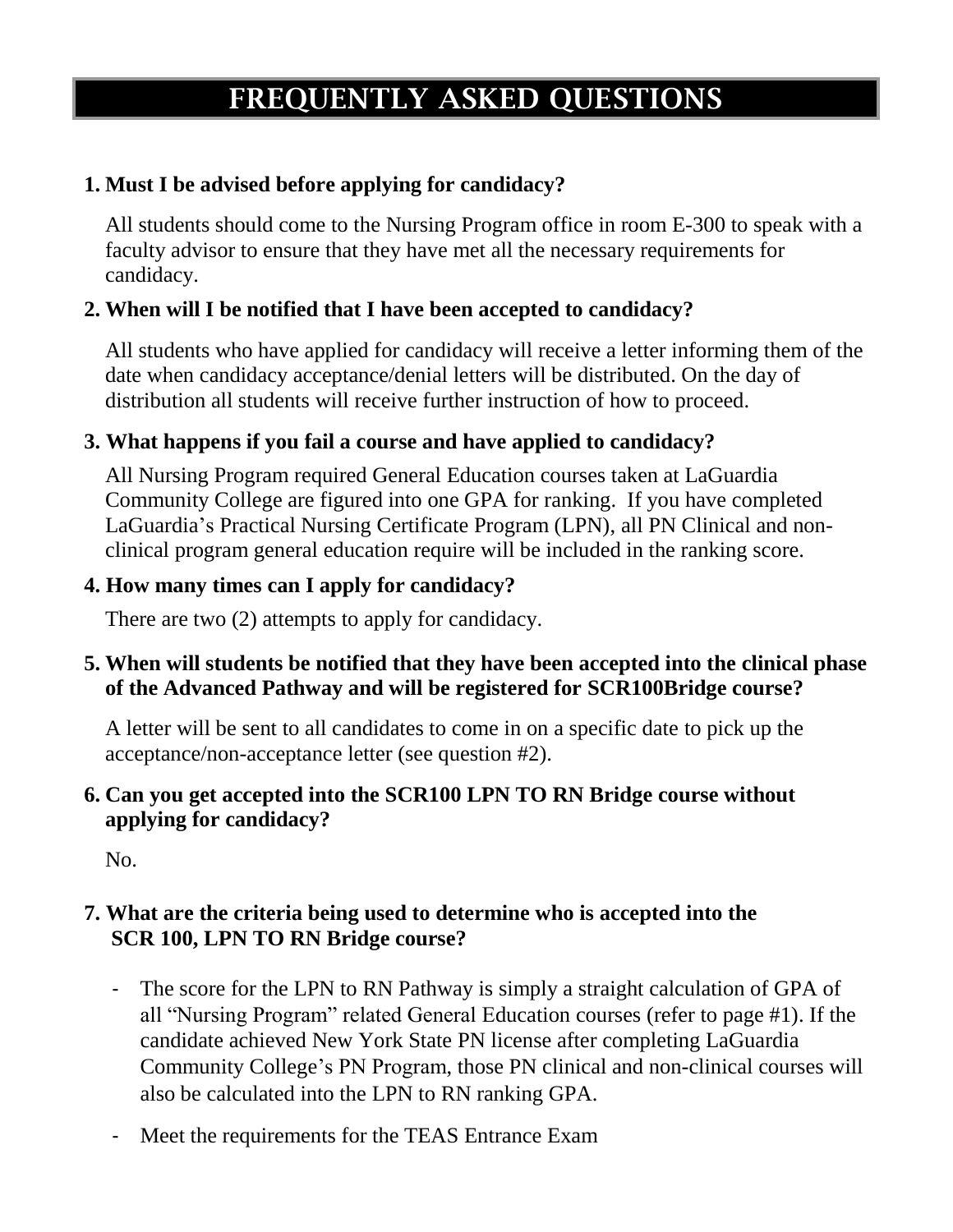### **8. If I enroll in the LPN to RN Transition course and successfully complete the course will I automatically be eligible to enroll into the SCR 100 LPN TO RN Bridge course?**

No. You will also need to:

- a. Have acquired your Practical Nurse license and registration.
- b. Meet the requirements for the TEAS Entrance Exam (TEAS See Entrance Exam)
- c. Apply for admission to LaGuardia Community College as an "Undeclared Health" major (Code 470/UNDNRS-AAS), and submit the application for candidacy (LRN000) in Room C107, Registrar's Office in the 12 weeks prior to the LPN to RN Bridge course (SCR100).

# **OR**

Apply as **Transfer or Freshman Student** into LaGuardia Community College (even if coming from LaGuardia's PN Program). As an "Undeclared Health" major (code 470 /UNDNRS-AAS), and submit the application for candidacy (LRN000) in Room C-107, Registrar's Office in the 12 weeks prior to the LPN to RN Bridge course (SCR100).

#### **9. When is the next SCR100, LPN TO RN Bridge course going to be offered?**

The PN to RN Bridge course (SCR100) is offered every 12 week semester (Fall I and Spring I). Refer to the college academic calendar for application deadline dates regarding candidacy registration.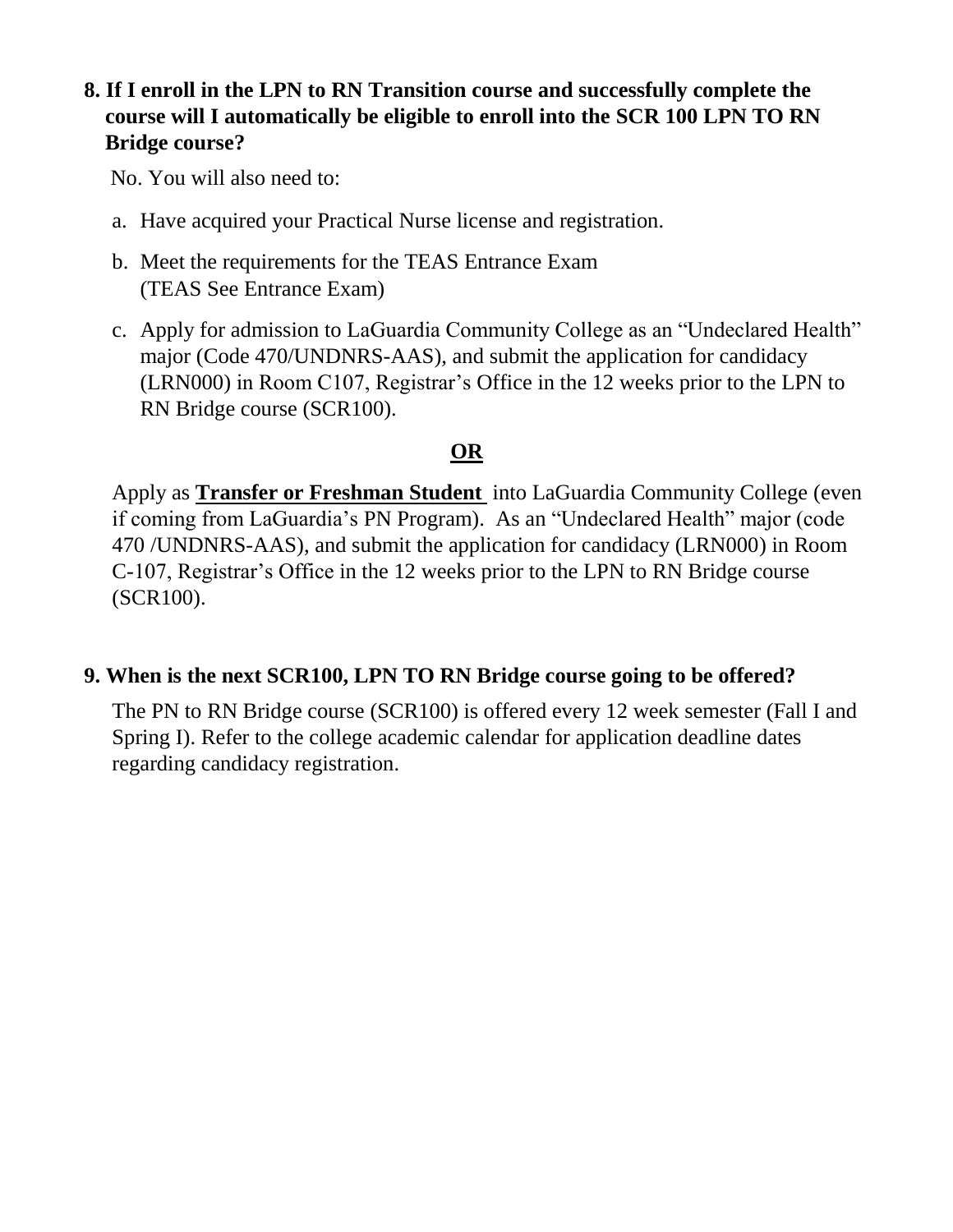# **PRE-CLINICAL / CLINICAL NURSING COURSES & SEQUENCE**

| PRE-CLINICAL COURSES                              | <b>CREDITS</b> |
|---------------------------------------------------|----------------|
| MAT 120 Elementary Statistics (As of Spring 2013) | 3              |
| ENG 101 Composition I                             | 3              |
| ENG 102 Writing through Literature                | 3              |
| SSY 101 General Psychology                        | 3              |
| SSY 240 Developmental Psychology                  | 3              |
| SCC 110 Foundations of Chemistry                  | 4              |
| SCB 203 Fundamentals of Human Biology I           | 4              |
| SCB 204 Fundamentals of Human Biology II          | 4              |
| SCB 260 Microbiology                              | 4              |
| <b>CLINICAL NURSING COURSES</b>                   |                |
| <b>FALL/SPRING</b> (12 Week-Session)              |                |

| <b>SCR 100</b> | <b>Bridge Course</b> |  |
|----------------|----------------------|--|
|                |                      |  |

After successful completion of SCR 100 Bridge course (15) exemption credits will be applied to your transcript.

| <b>Exemption Credits (15)</b>          |                                           | <b>CREDITS</b> |
|----------------------------------------|-------------------------------------------|----------------|
| <b>SCR 110 Fundamentals of Nursing</b> |                                           | 6              |
| SCR 150 Perspectives of Nursing        |                                           |                |
|                                        | SCR 200 Psychiatric Mental Health Nursing | 3              |
|                                        | SCR 210 Medical Surgical Nursing I        | 5              |
| <b>SPRING/FALL</b>                     | (12 Week-Session)                         |                |
| <b>SCR 270</b>                         | Parent-Child Health Nursing               | 8              |
| <b>ENG 102</b>                         | Writing through Literature                | 3              |
| <b>FALL/SPRING</b>                     | (6 weeks- Session)                        |                |
| <b>SCR 260</b>                         | Trends in Nursing                         |                |
| <b>SPRING/FALL</b>                     | (12 Week-Session)                         |                |
| <b>SCR 290</b>                         | <b>Medical Surgical Nursing II</b>        | 9              |
| <b>SCN 195</b>                         | Community Health (As of Spring 2013)      | 2              |